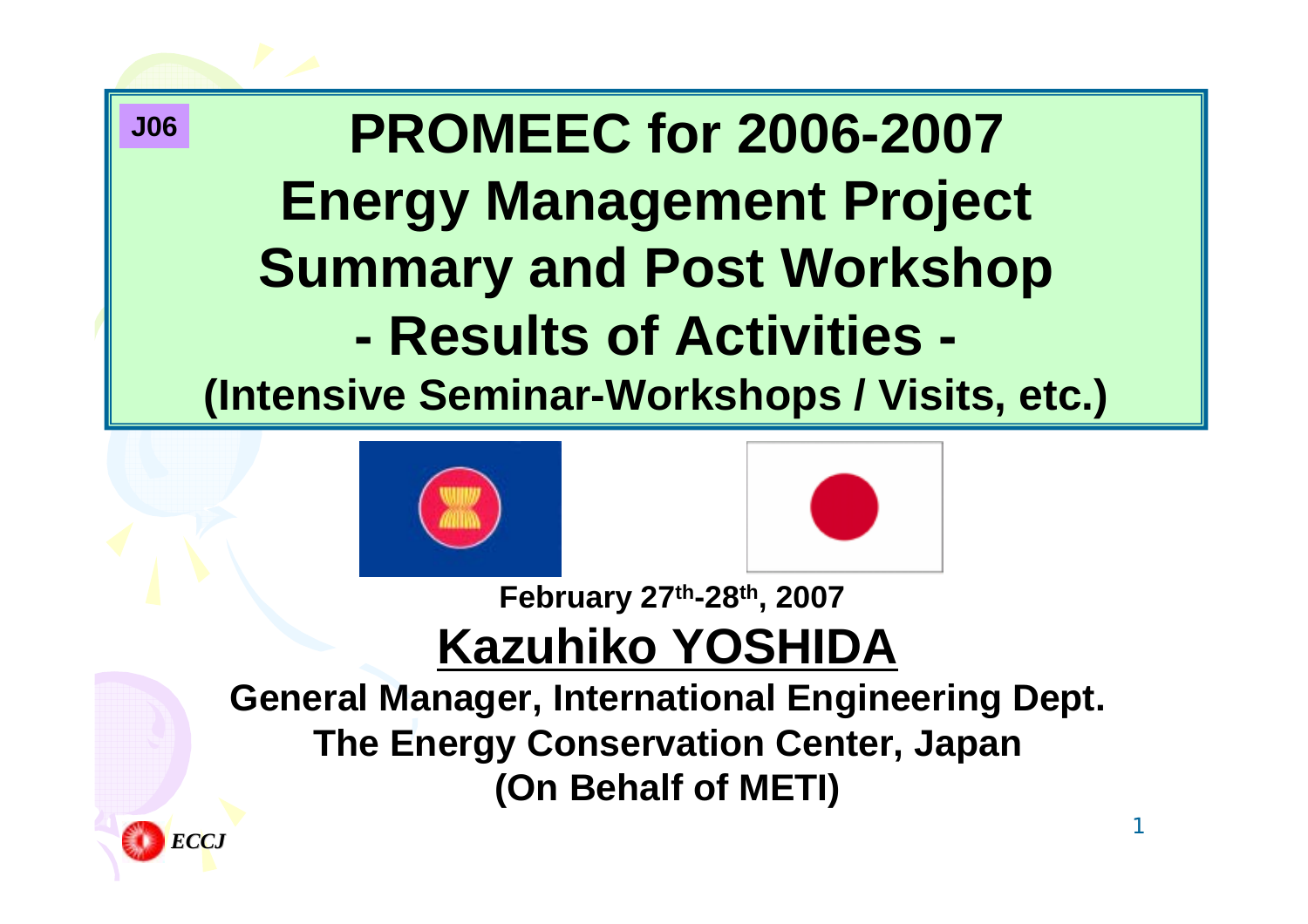#### *Contents Contents*

*1. Targets for 2006 - 2007*

*2. Activities to Achieve Targets and Results*

*3. Conclusion*

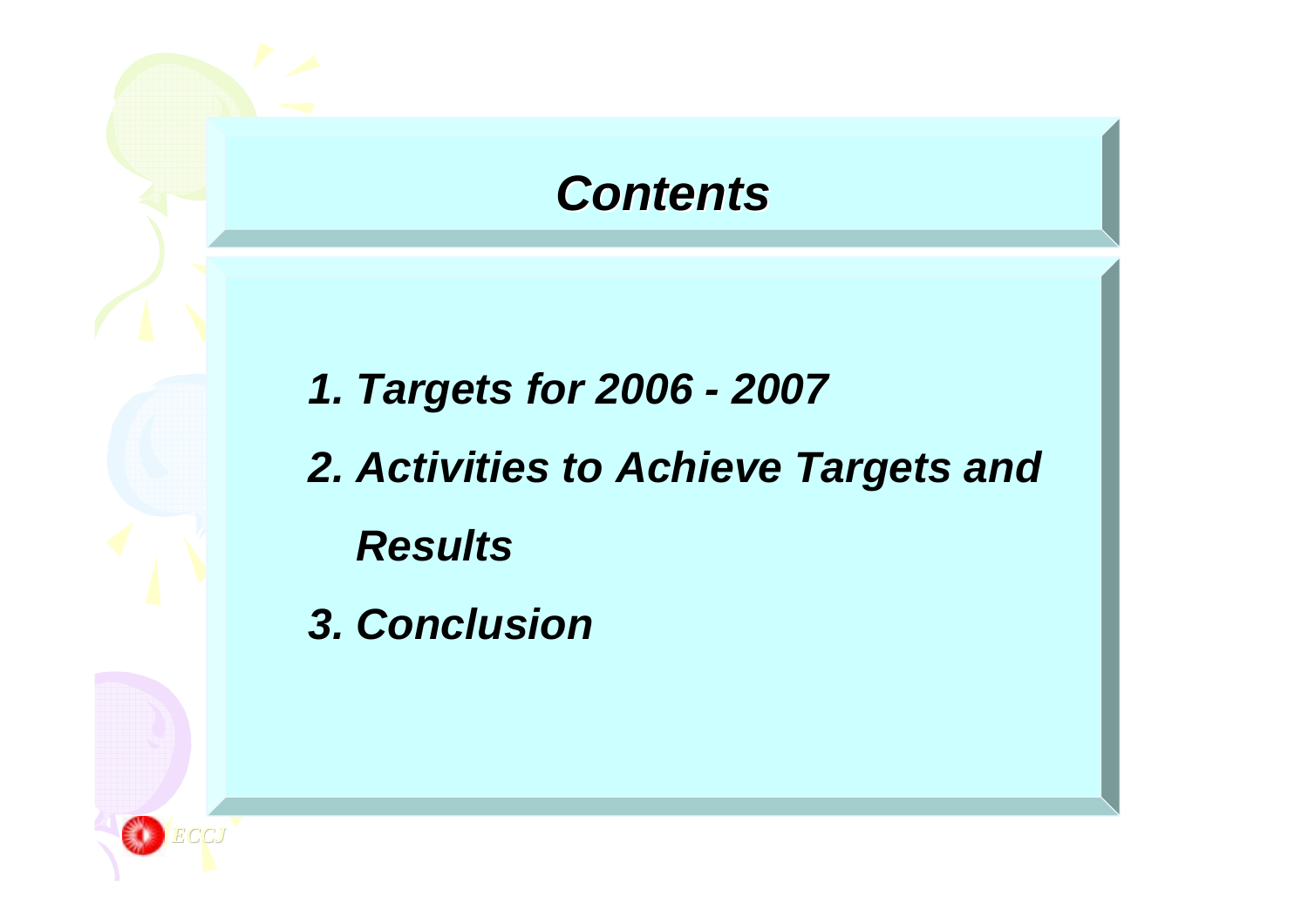#### *1. Targets for 2006 – 2007*

*ECCJ*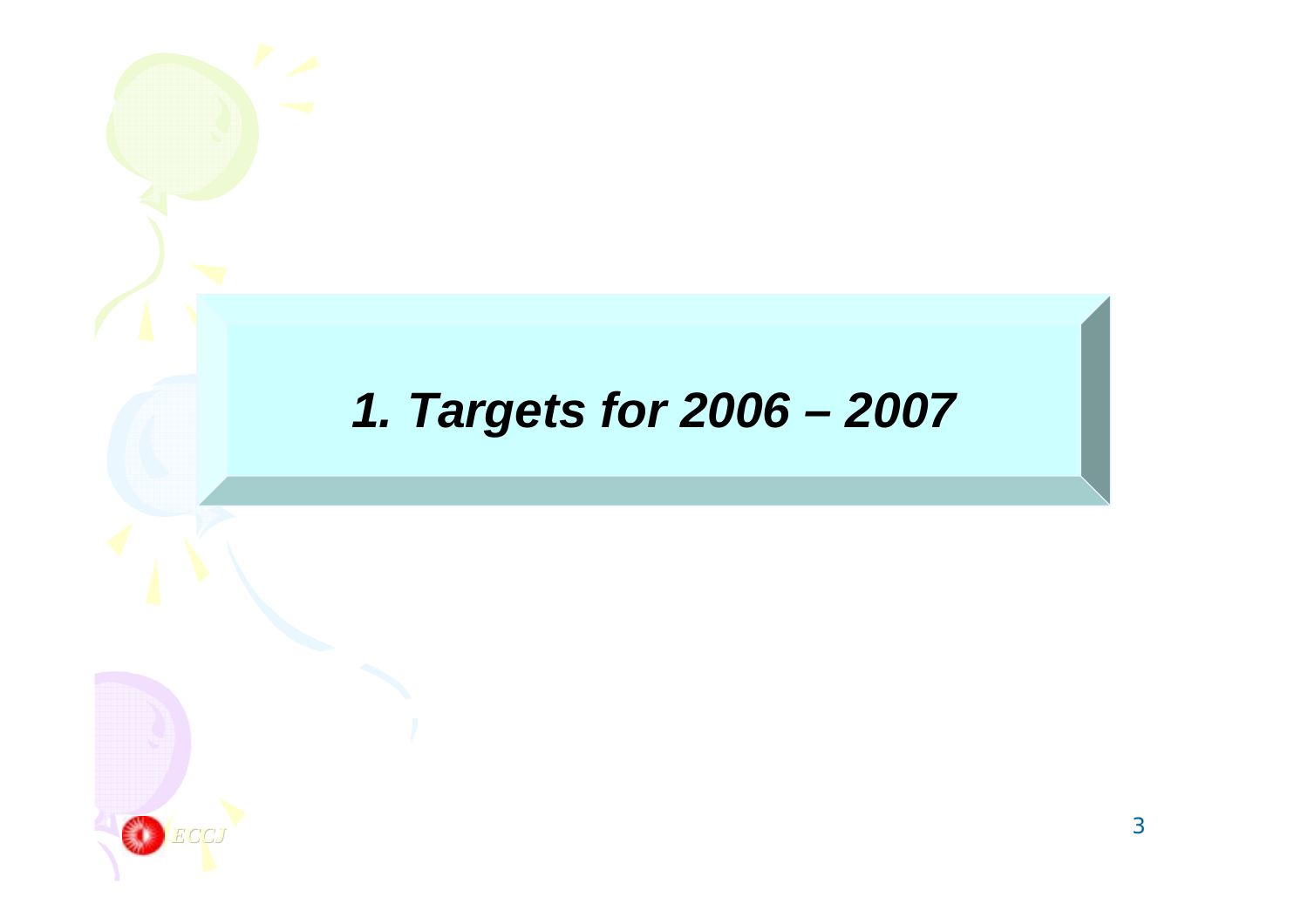## **Target : Build & Start Functions of "ASEAN Energy Management System"**

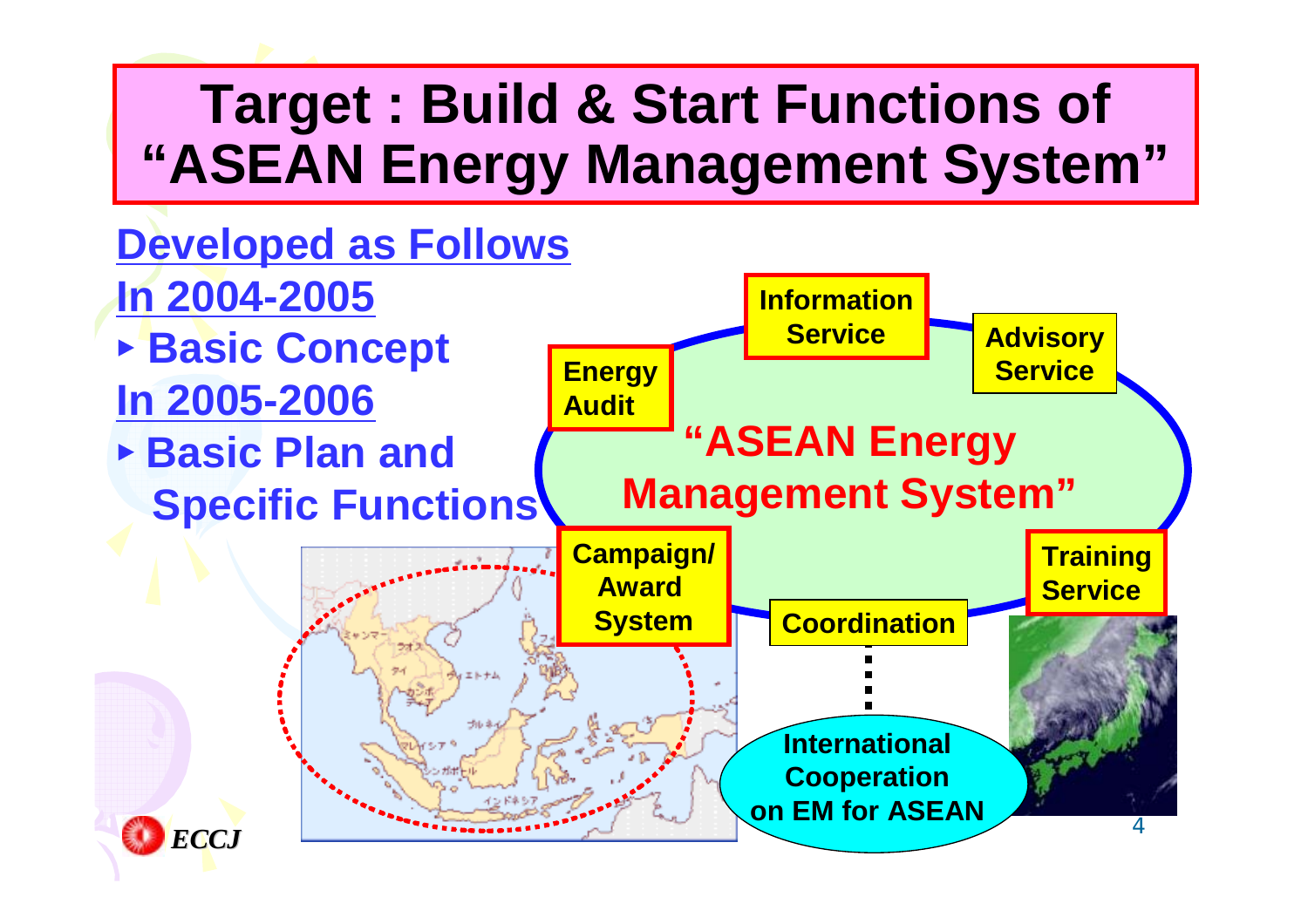# **Targets for 2006 – 2007 (1-2)**

#### **(Target 1)**

# **Start "Award System for Best Practices in Energy Management for Industries and Buildings**

# **(Target 2)**

**Develop Information System to Share and Disseminate The Following**

- **1. Best Practices from The Award System**
- **2. Technical Directory / In-House Database**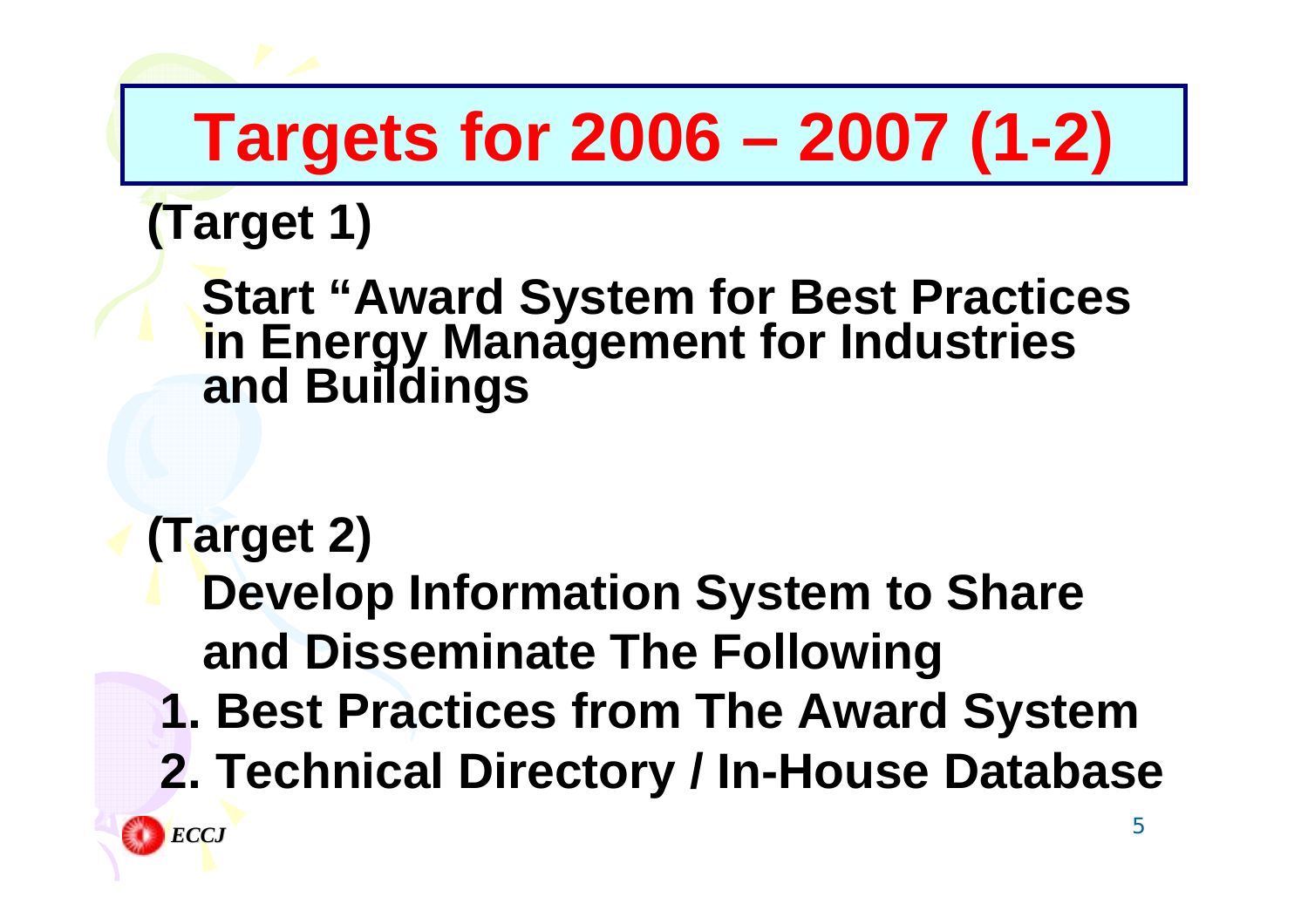# **Targets for 2006 – 2007 (2-2)**

- **(Target 3) Develop Procedures to Utilize The Existing Implementing Organizations**
- **(Target 4)**
- **Develop Effective and Comprehensive Tools for Energy Management**
- **Continue Refining Plan of "ASEAN Energy Management System" Based on The Actual Results**

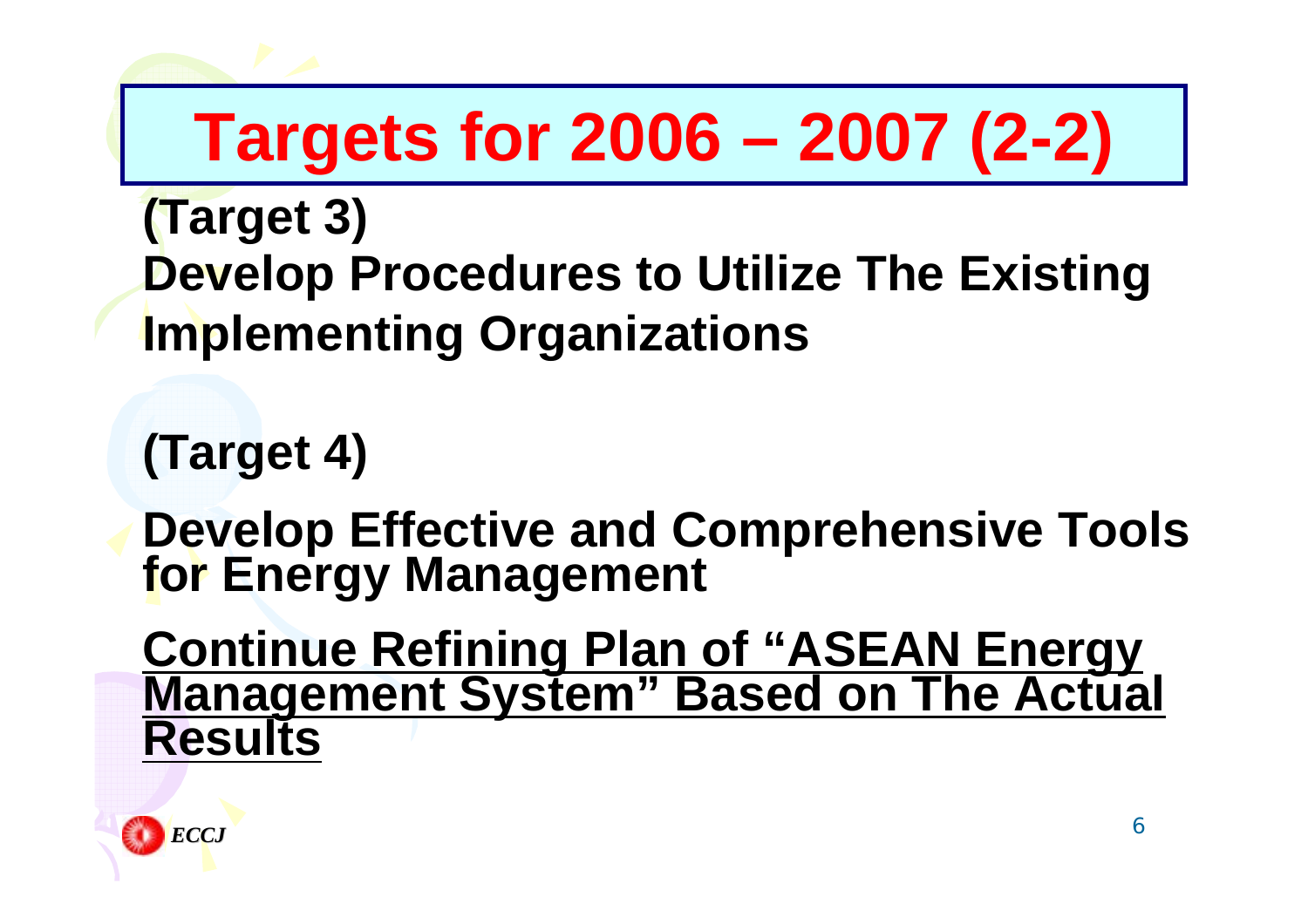#### *2. Activities to Achieve Targets and Results*

*ECCJ*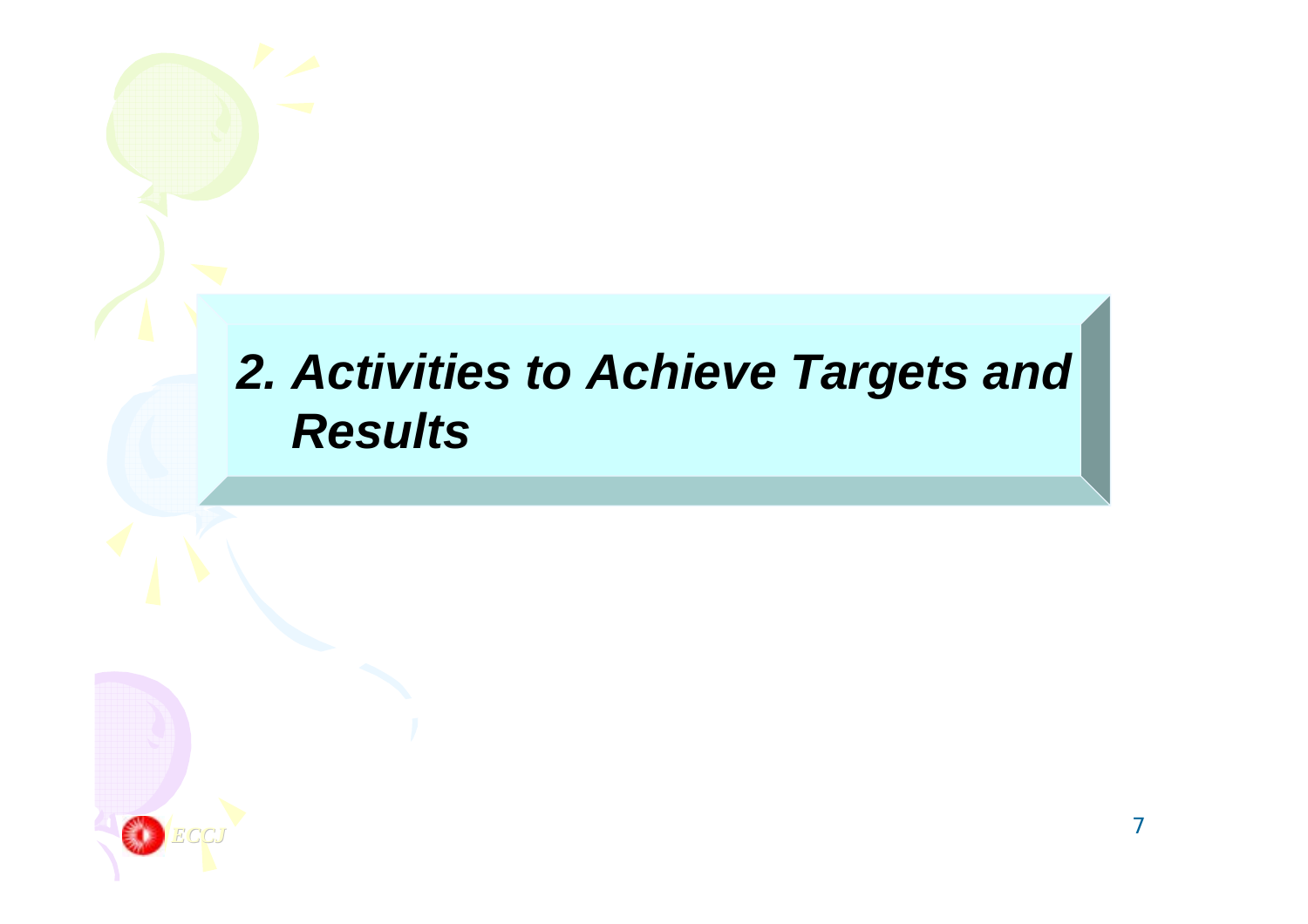# **Activities to Achieve Targets Activities to Achieve Targets**

|                                                                                            | <b>Target 1</b>                                      | <b>Target 2</b>                                       | <b>Target 3</b>                                       | <b>Target 4</b>                                       |
|--------------------------------------------------------------------------------------------|------------------------------------------------------|-------------------------------------------------------|-------------------------------------------------------|-------------------------------------------------------|
|                                                                                            |                                                      |                                                       |                                                       |                                                       |
| <b>Intensive</b><br>Seminar-<br><b>Workshop</b><br>& Visits to<br><b>Factories</b><br>etc. | <b>PR&amp;</b><br><b>Discussion</b><br><b>Advice</b> | <b>PR &amp;</b><br><b>Discussion</b><br><b>Advice</b> | <b>PR &amp;</b><br><b>Discussion</b><br><b>Advice</b> | <b>PR &amp;</b><br><b>Discussion</b><br><b>Advice</b> |
| <b>Research</b><br>Forum in<br><b>Japan</b>                                                |                                                      |                                                       |                                                       |                                                       |
| <b>Internal</b><br><b>Analyses &amp;</b><br><b>Study</b><br><i>ECCJ</i>                    |                                                      |                                                       |                                                       |                                                       |

0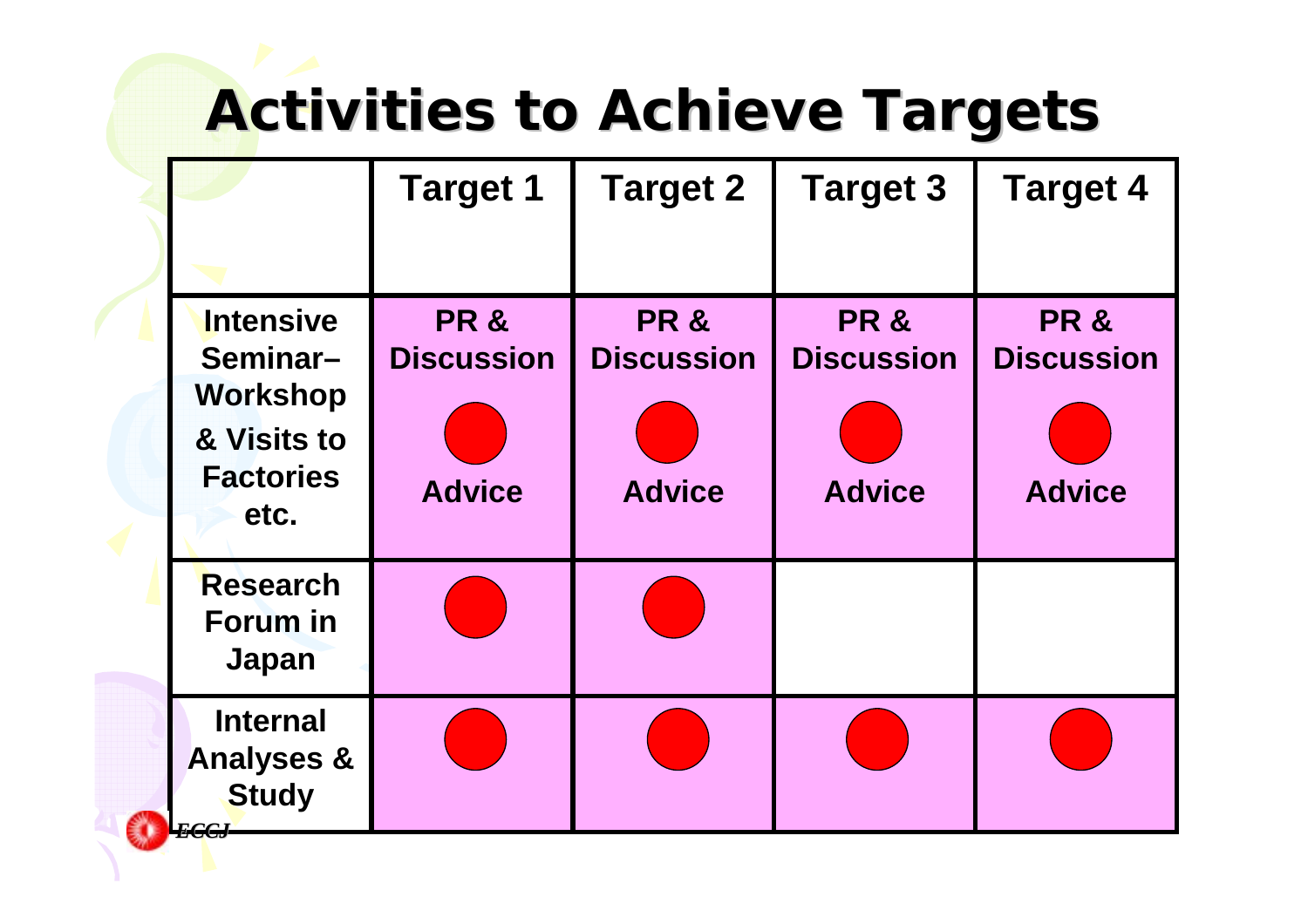#### **Actual Activities / Schedule of PROMEEC (Energy Management) 2006 (Energy Management) 2006 -2007**

| <b>Project / Activities</b>                                                                                                                                                                                                                                                                                                                                                                                                                                                                       |       |  |     |  |      |         |      |  | 2006          |                                  |                                          |         |                                      |       |                   |             |      |  |         | 2007 |          |           |  |       |                     | <b>Remarks</b>                                                                              |
|---------------------------------------------------------------------------------------------------------------------------------------------------------------------------------------------------------------------------------------------------------------------------------------------------------------------------------------------------------------------------------------------------------------------------------------------------------------------------------------------------|-------|--|-----|--|------|---------|------|--|---------------|----------------------------------|------------------------------------------|---------|--------------------------------------|-------|-------------------|-------------|------|--|---------|------|----------|-----------|--|-------|---------------------|---------------------------------------------------------------------------------------------|
|                                                                                                                                                                                                                                                                                                                                                                                                                                                                                                   | April |  | May |  | June |         | July |  | <b>August</b> | September                        |                                          | October |                                      |       | November December |             |      |  | January |      | February |           |  | March |                     |                                                                                             |
| (Overall)<br>Development of Detailed Project Plans / Preparatory Work<br>А.<br>Contract with ACE<br>B.<br>Inception Workshop<br>Implantation of Projects<br>Post Workshop<br>Е.<br>Preparation of Report<br>F.                                                                                                                                                                                                                                                                                    |       |  |     |  |      |         |      |  |               |                                  |                                          |         |                                      |       |                   |             |      |  |         |      |          |           |  |       |                     |                                                                                             |
| (3-Project Management)<br>Planning / Preparation / Evaluation<br>(1)<br>Coordination Meeting in Indonesia or Japan<br>(2)<br>(3)<br>Inception Workshop<br>(4) Post Workshop                                                                                                                                                                                                                                                                                                                       |       |  |     |  |      | 7/6&7/7 |      |  |               |                                  |                                          |         |                                      |       |                   |             |      |  |         |      |          |           |  |       | 2/27-2/28 3/14-3/16 |                                                                                             |
| <b>PROMEEC (Energy Management)</b><br>Preparation : Detailed Plan / Arrangement for 1st Site Activity<br>(1)<br>1st Site Activity (Intensive Workshop, etc.) (1)<br>(2)<br>2nd Site Activity (Intensive Workshop, etc.) (2)<br>(3)<br>1st BOJ on Award System<br>(4)<br>2nd Research Forum in Japan on Award System<br>(5)<br>Summary and Post Workshop<br>(6)<br>(7) Preparation of Report<br>(Nomination of BOJ Members for Award System)<br><b>ASEAN Award System of Best Practice in E.M.</b> |       |  |     |  |      |         |      |  |               | 9/11<br>Cambodia/Lao PDR/Vietnam | 9/22<br>Hanoi (9/20-21)<br>(9 countries) |         | Malaysia/Phlippines/Brunei/Indonesia | 11/20 |                   | 12/12-12/14 | 12/1 |  |         |      |          | 2/27-2/28 |  |       |                     | Brunei Darussalam<br>Cambpdia<br>Indonesia<br>Lao PDR<br>Malaysia<br>Philippines<br>Vietnam |



**ECCJ Team : Mr. Kazuhiko YOSHIDA (PM) Mr. Takashi SATO & Mr. Fumio OGAWA**

9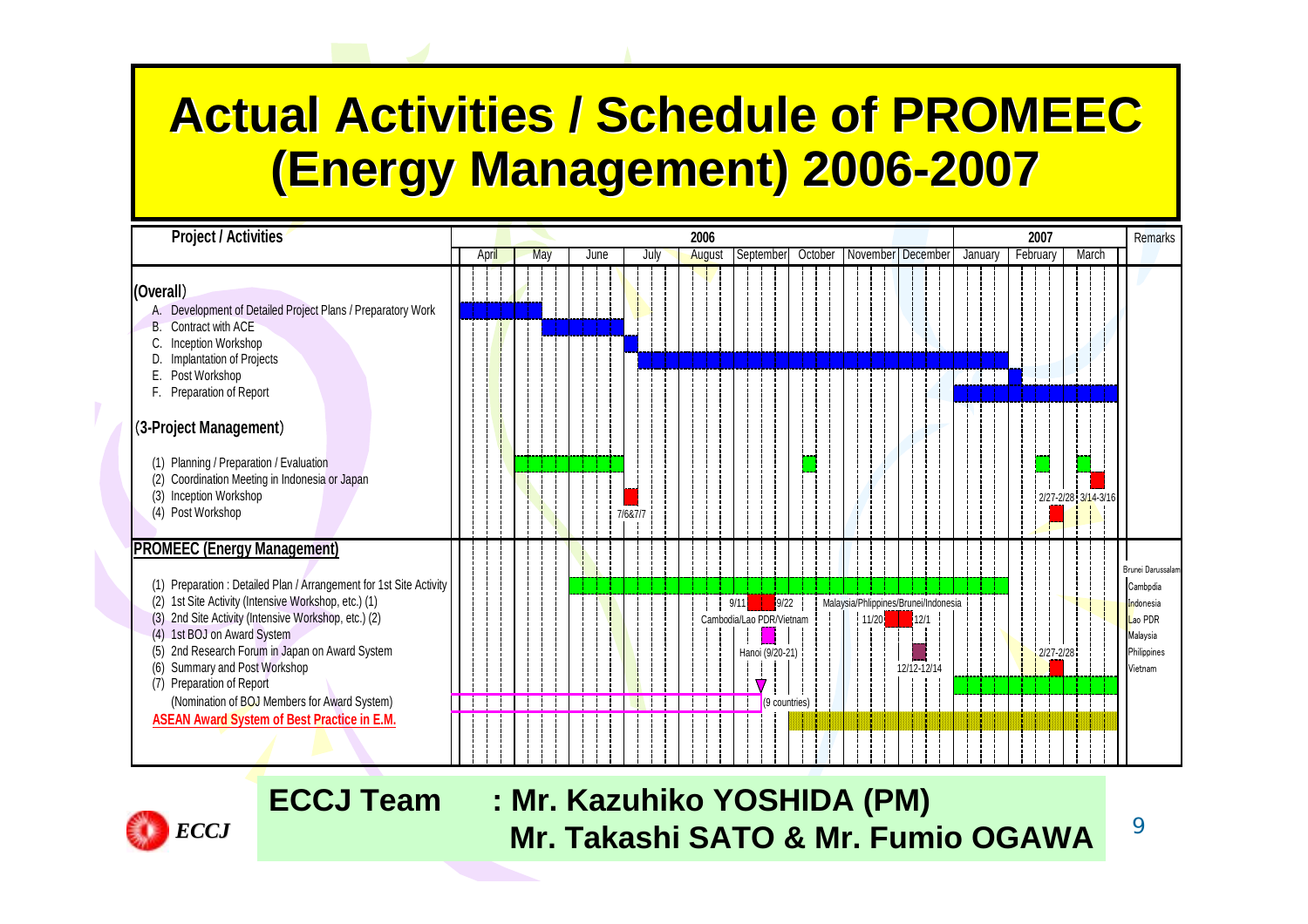# **Activity for Target Nos. 1 though 4 1. Intensive Seminar – Workshop (1)**

## **1. Purpose**

- **(1) Presentation and Discussion of**
- **- PROMEEC (Energy Management) Project**
- **- "ASEAN Energy Management System" Plan**
- **- Specific Functions and Tools**
- **(2) Request to Participate in and Cooperate**
	- **to Activities & Programs of PROMEEC**
- **(3) Expand Network of Cooperators**

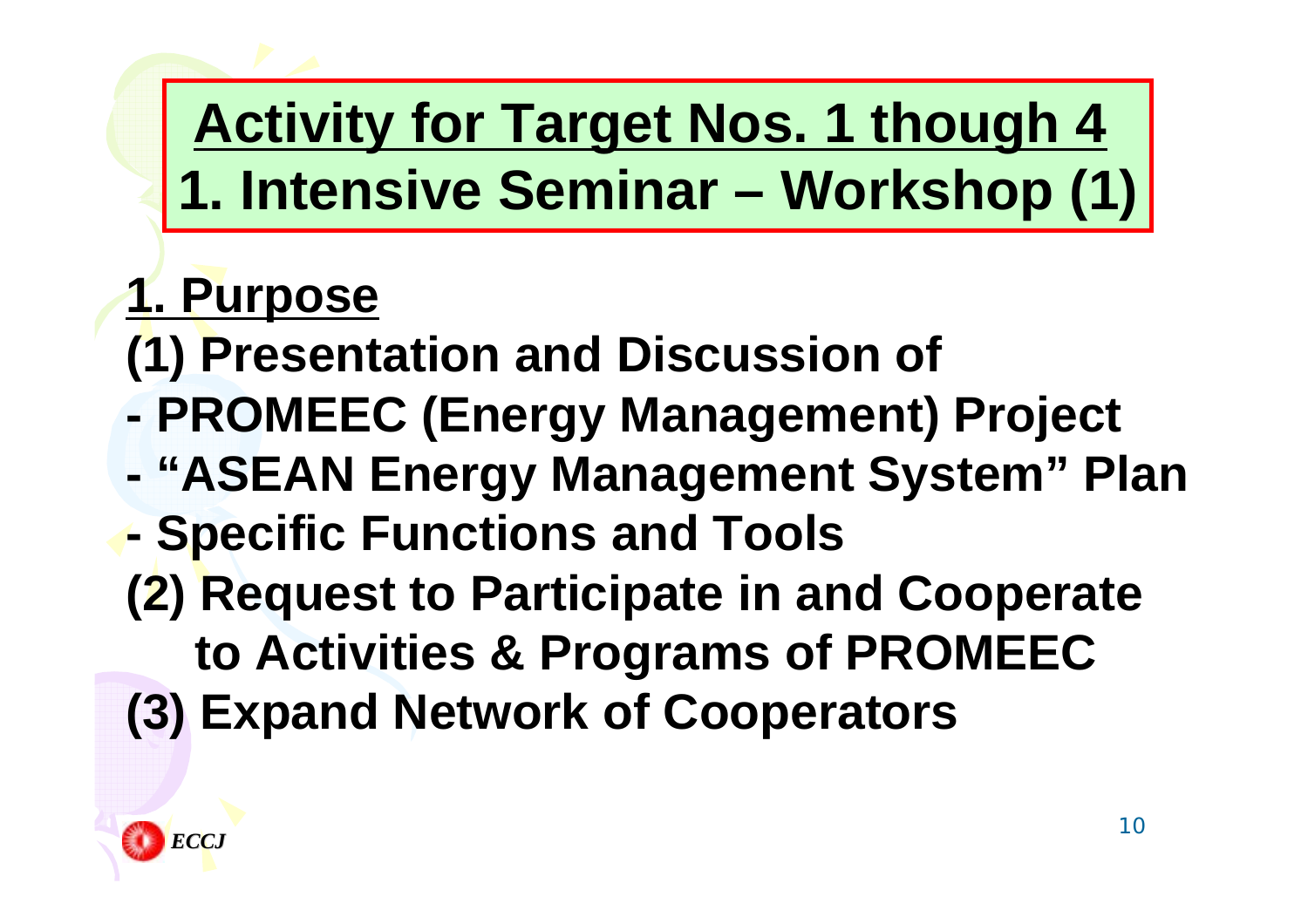# **Activity for Target Nos. 1 though 4 1. Intensive Seminar – Workshop (2)**

## **2. One day Seminar-Workshop at 7 Countries**

**Cambodia / September 11th, 2006 Lao PDR / September 14th, 2006 Vietnam / September 18th, 2006 Malaysia / November 20th, 2006 Philippines / November 23rd, 2006 Brunei Darussalam / November 27th, 2006 Indonesia / November 30th, 2006**

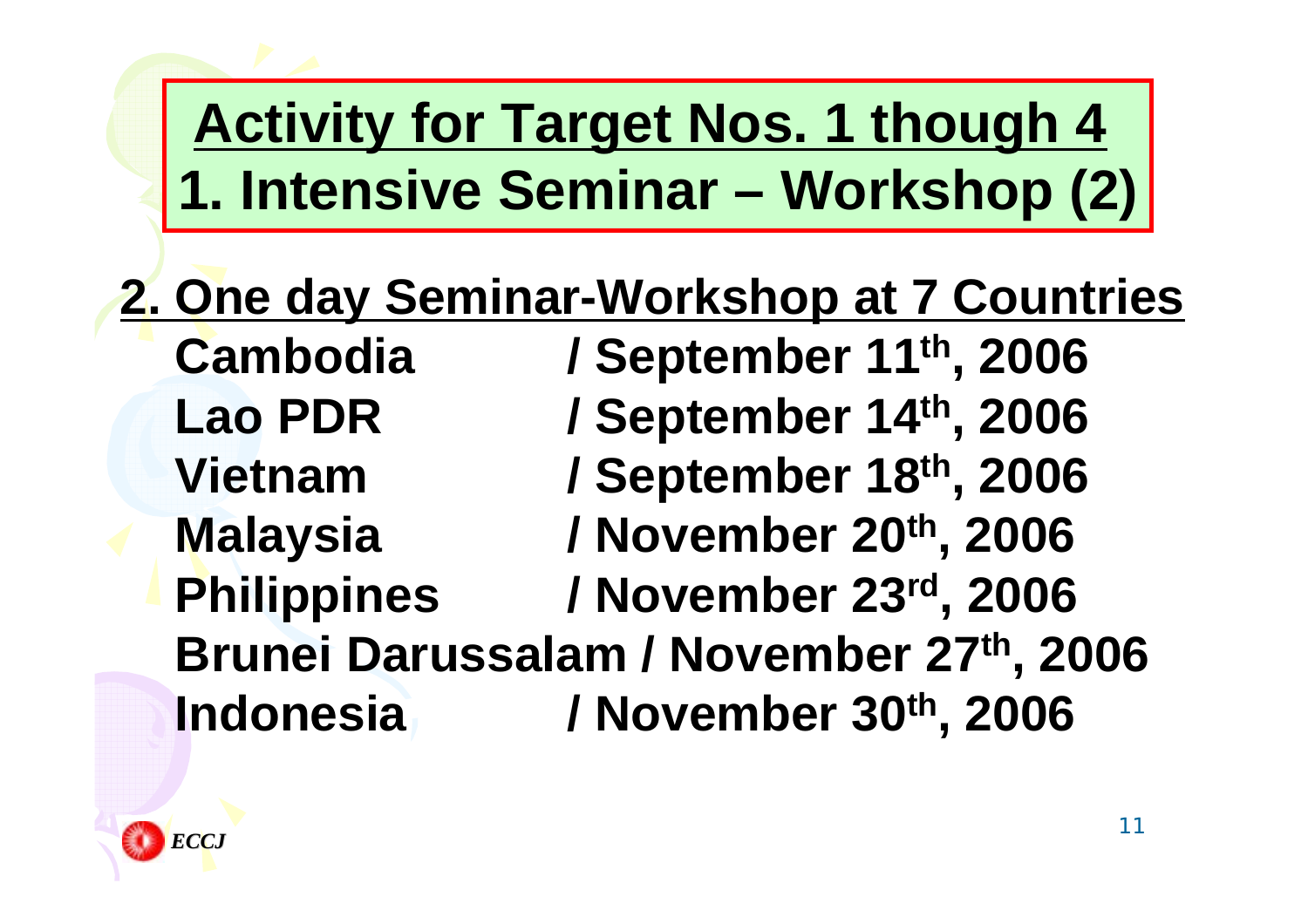**3. Number of Participants : Total 267 From Governments / Implementing Organizations / Private Companies / Industrial Associations / Universities, etc. Activity for Target Nos. 1 though 4 1. Intensive Seminar – Workshop (3)**

| <b>Brunei Darussalam</b> |    | 42   Malaysia    | 46 |
|--------------------------|----|------------------|----|
| <b>Cambodia</b>          |    | 28   Philippines | 26 |
| Indonesia                |    | 57   Vietnam     | 30 |
| <b>Lao PDR</b>           | 38 |                  |    |
|                          |    | <b>TOTAL</b>     |    |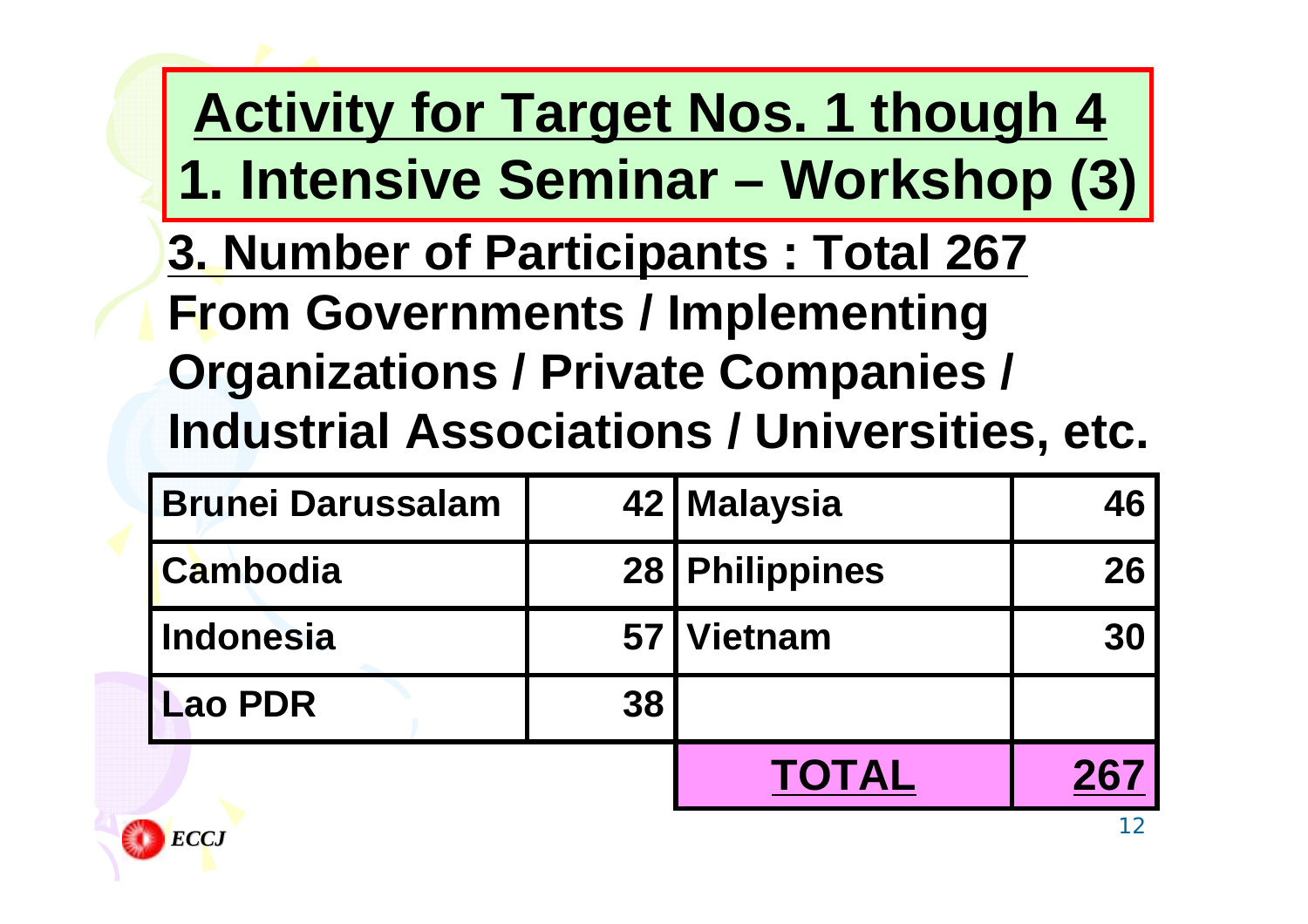# **4. Program of Seminar-Workshop Session-1 : Introduction of The Project Session-2 : Introduction of "ASEAN E.M. System (Plan and Programs) Session-3 : Intro. Activities to Function "ASEAN E.M. System" Session-4 : Panel Discussion & Request for Participation / Cooperation Session-5 : Advice on EM for Participants Activity for Target Nos. 1 though 4 1. Intensive Seminar – Workshop (4)**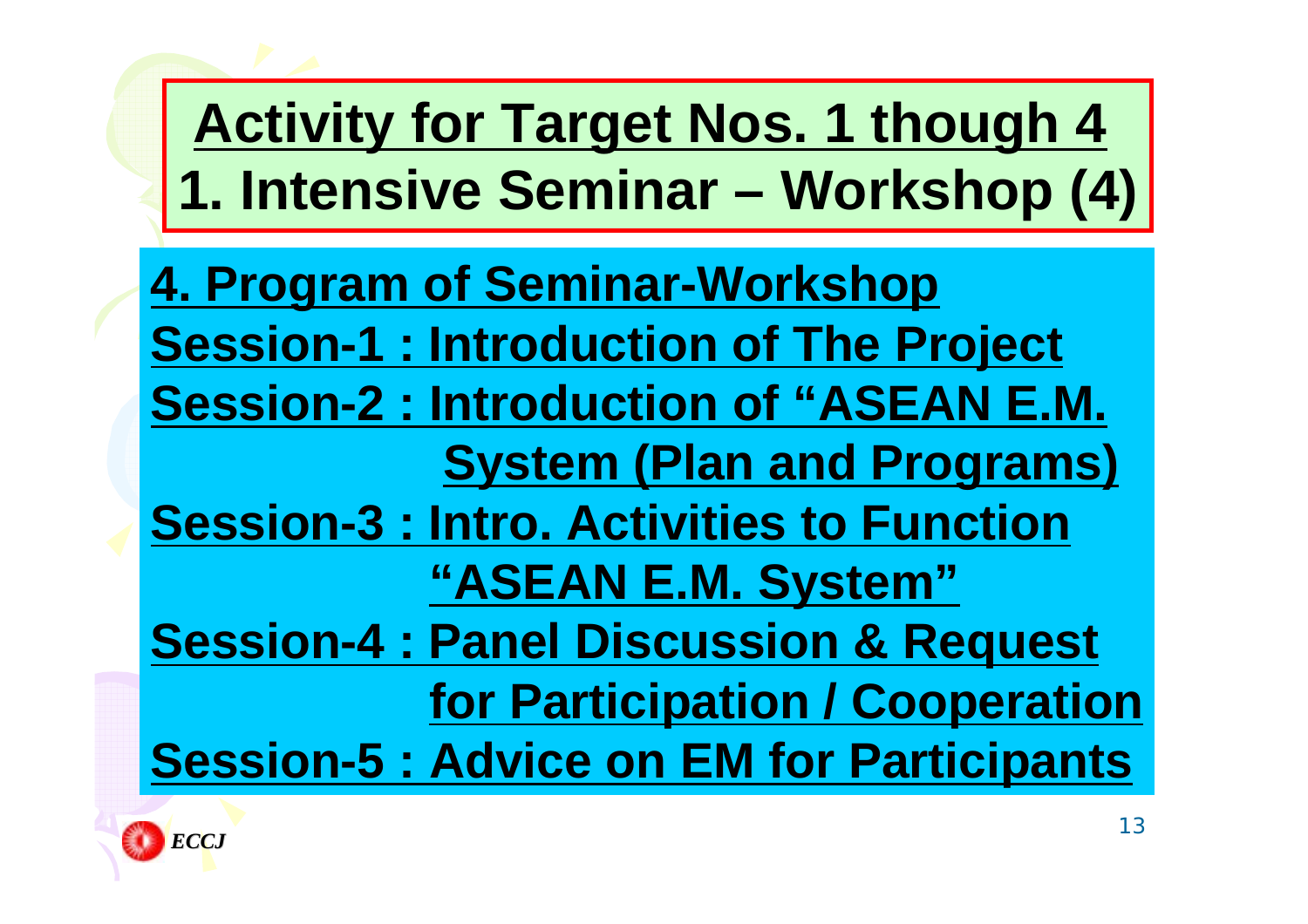#### **Situation of Energy Management in ASEAN Results of Reply to QN from 125 Participants of E.M. Intensive Seminar-Workshop (1)**

#### **- Barriers for Energy Management -**



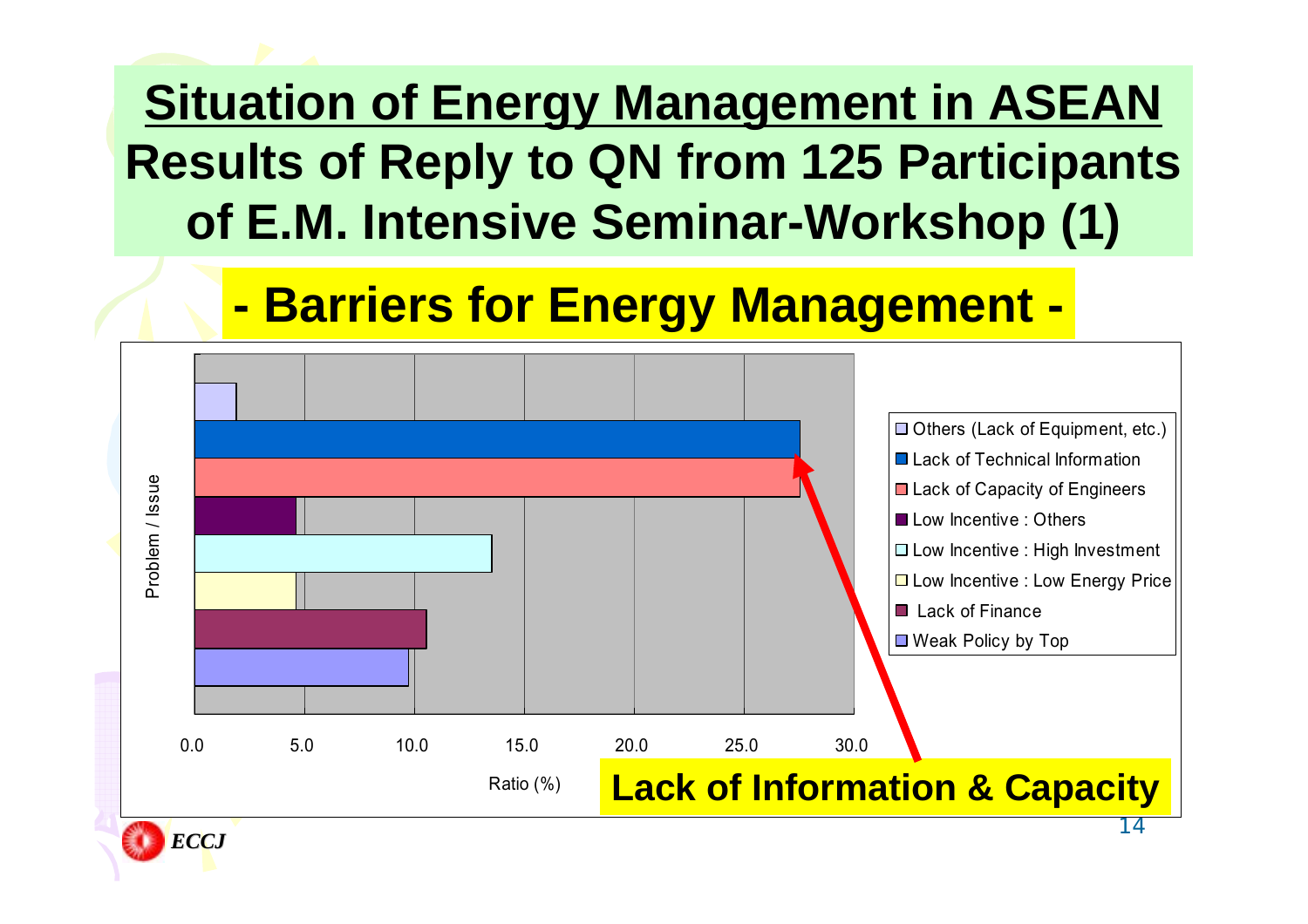#### **Situation of Energy Management in ASEAN Results of Reply to QN from 125 Participants of E. M. Intensive Seminar-Workshop (2)**

#### **- Status of Energy Management -**

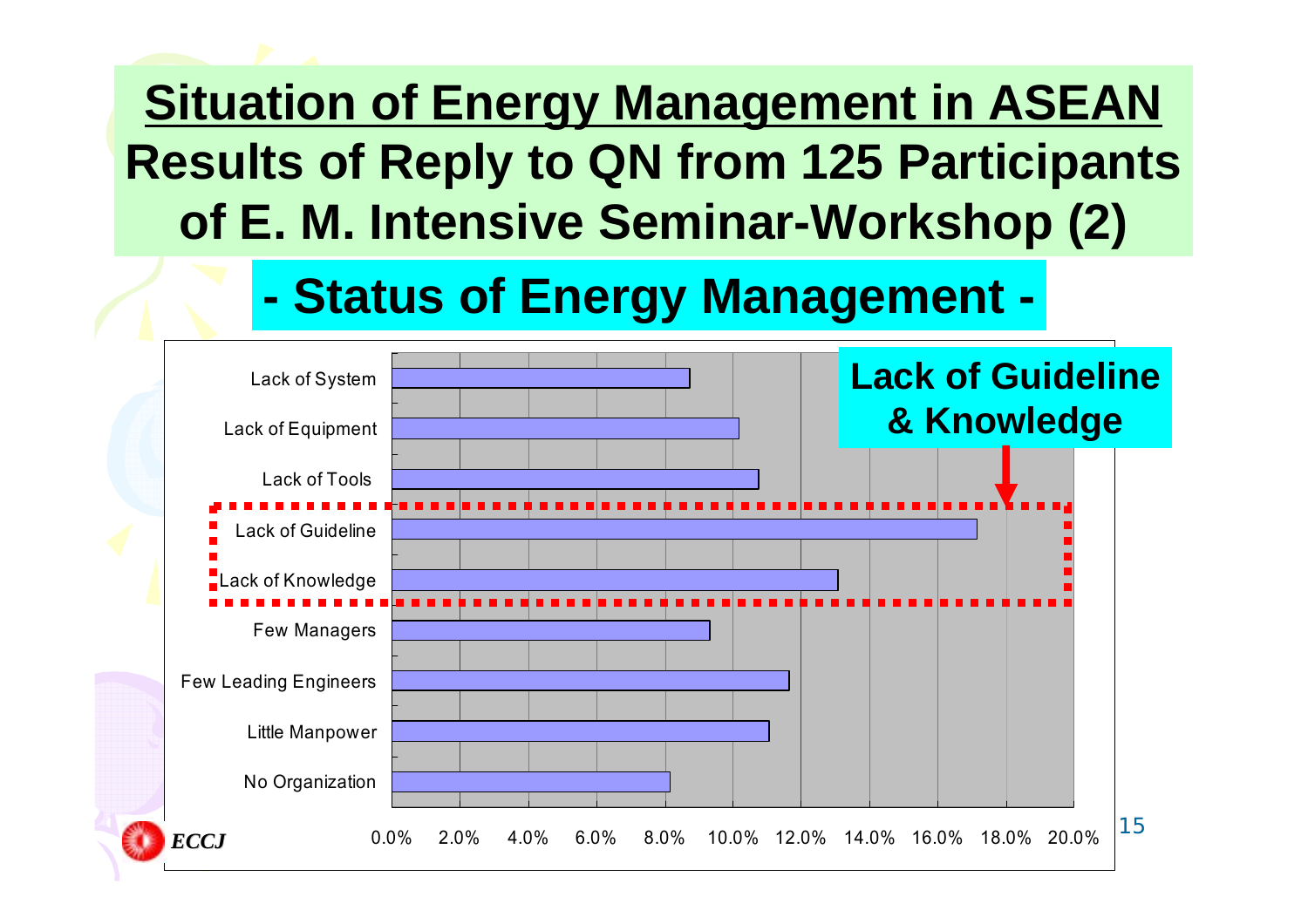#### **Situation of Energy Management in ASEAN Results of Reply to QN from 125 Participants of E. M. Intensive Seminar-Workshop (3)**

#### **- Expectation for ASEAN E.M. System -**

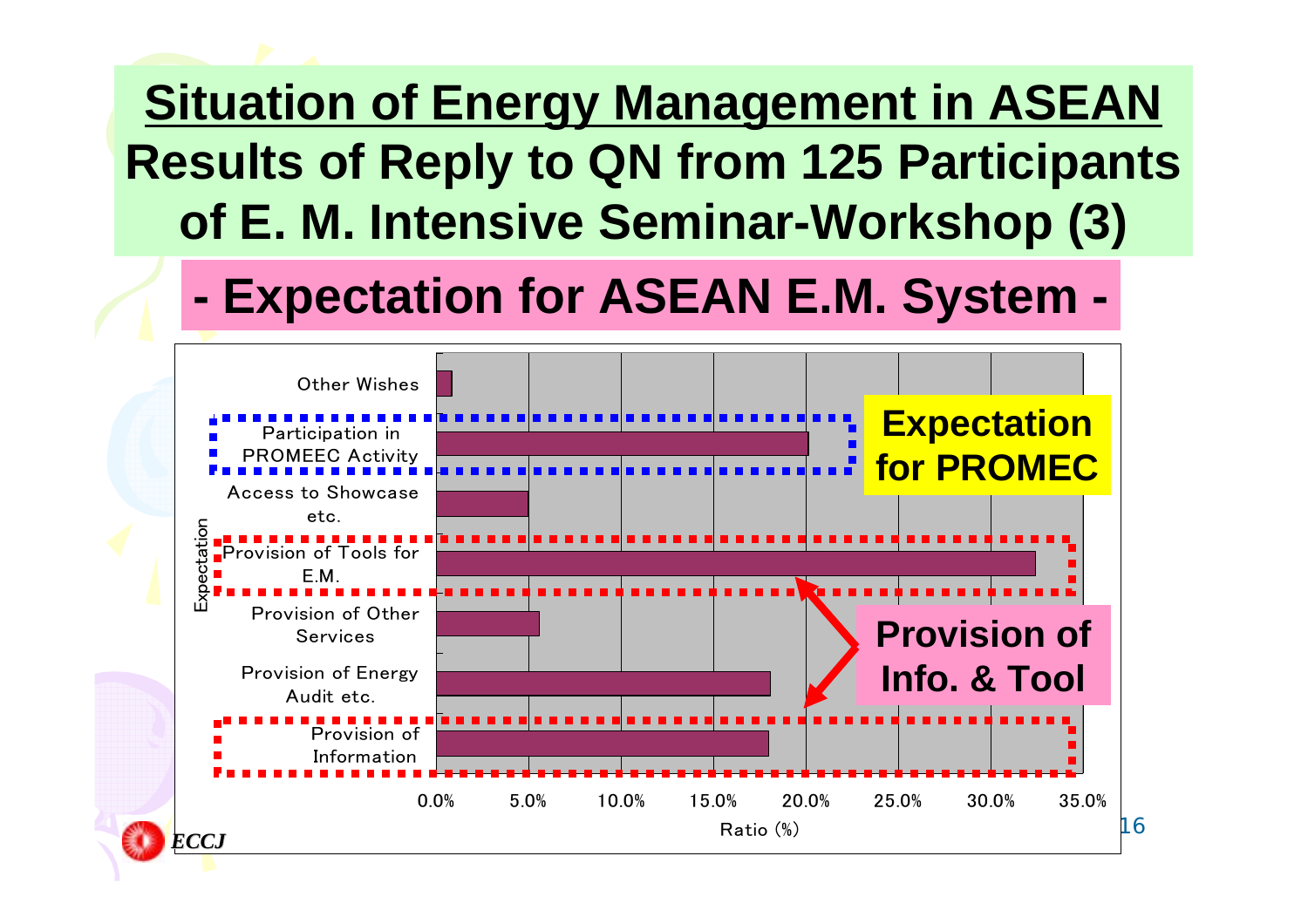# **Important Confirmation Important Confirmation**

- **The results prove that activities and programs of PROMEEC (E.M.) Project to establish "ASEAN Energy Management System" meets the needs and**
- **expectations in ASEAN by providing**
- **1. Information / Tools Useful to Improve Energy Management**
- **2. Opportunities to Share Activities & Info.**
- **3. Network among ASEAN Stakeholders**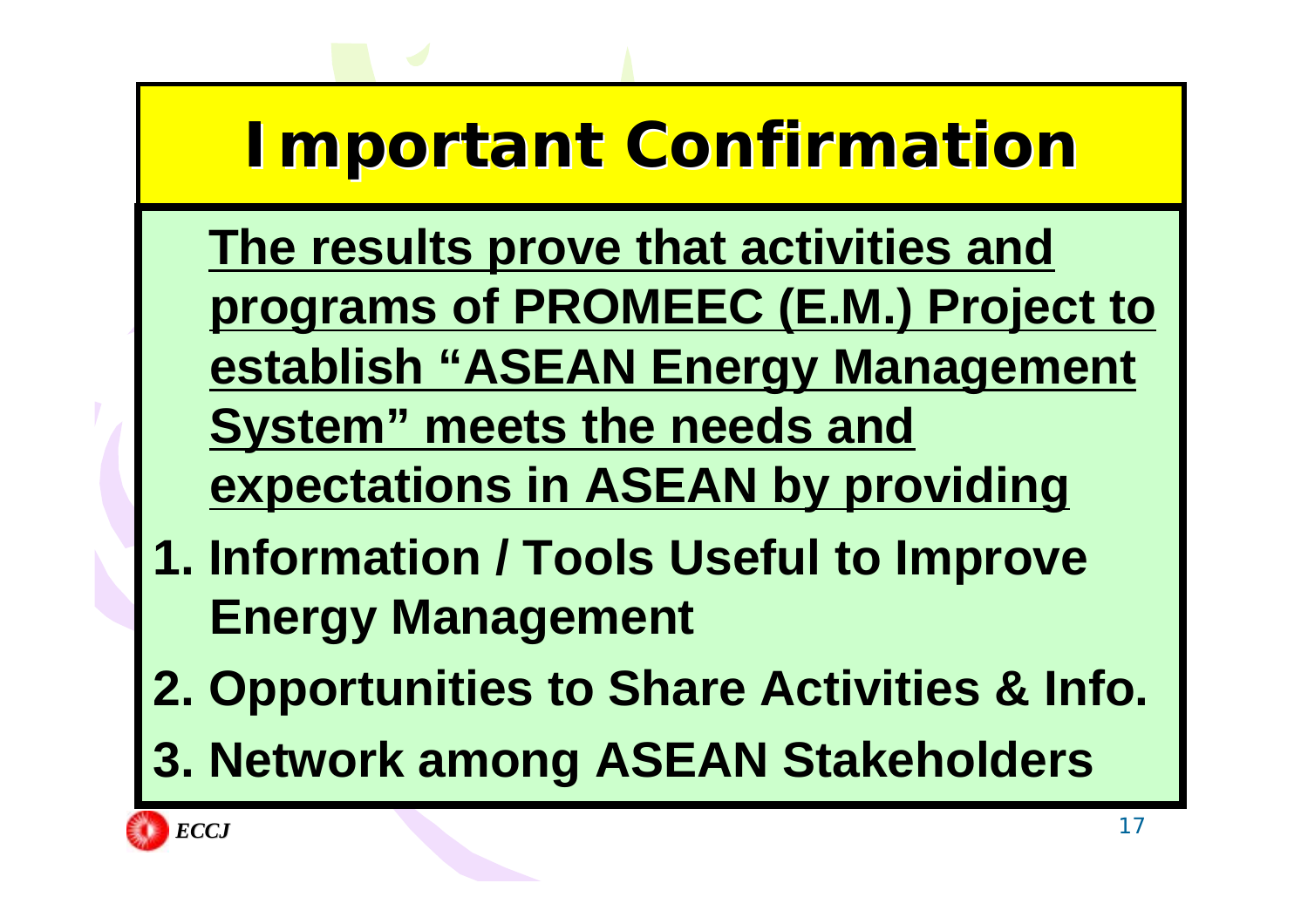#### **Results of Reply to QN from 125 Participants of E. M. Intensive Seminar-Workshop (4)**

#### **Required Further Effort to PR PROMEEC -**



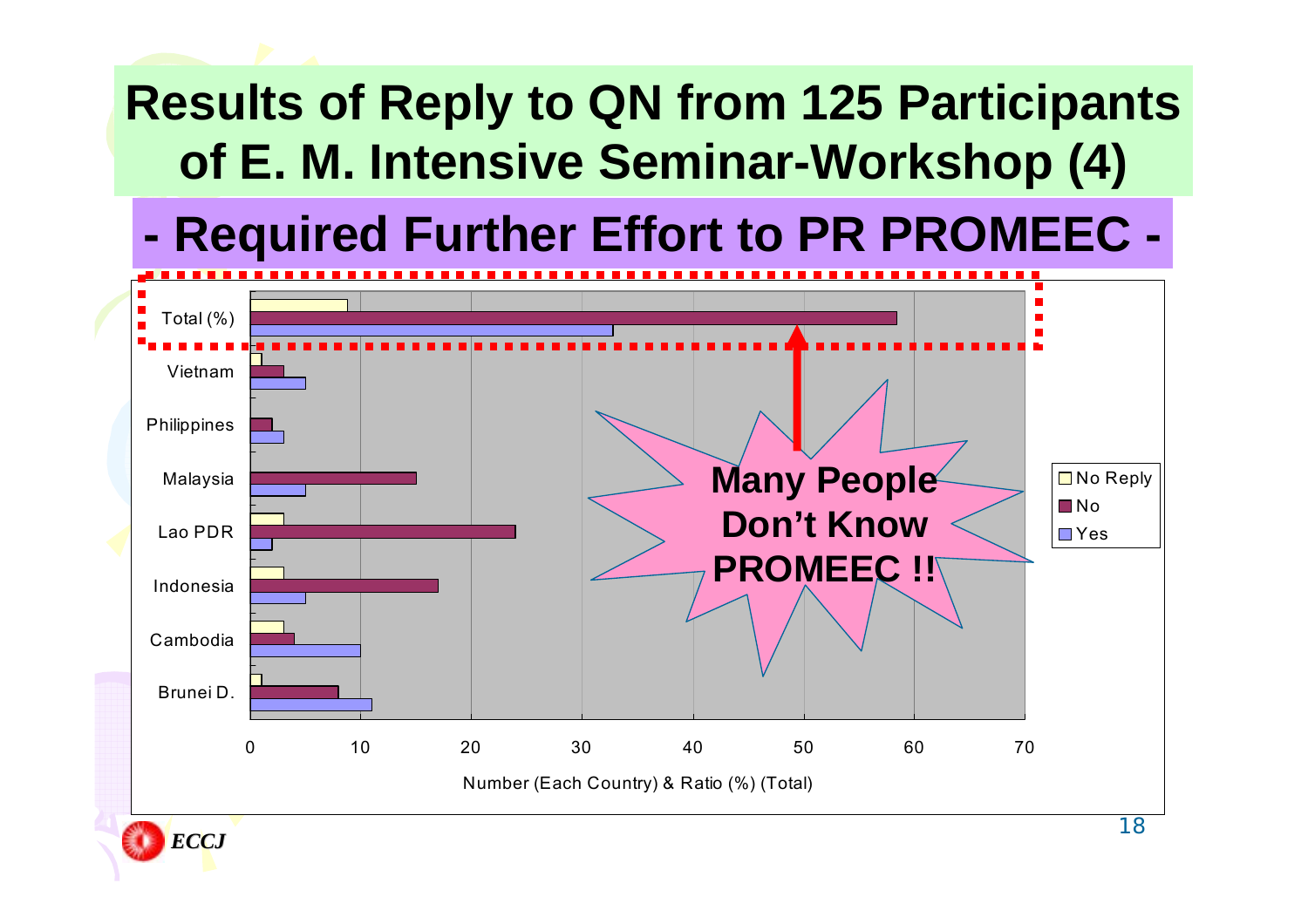# **Activity for Target Nos. 1 though 4 2. Visits to Factories & Buildings etc. (1)**

## **1. Purpose**

- **(1) Introduction and Discussion of**
- **- PROMEEC (Energy Management) Project**
- **- "ASEAN Energy Management System" Plan**
- **- Useful Tools**
- **(2) Request to Participate in and Cooperate to Activities & Programs of PROMEEC**
- **(3) Expand Network of Cooperators**
- **(4) Advise for Companies' Improvements**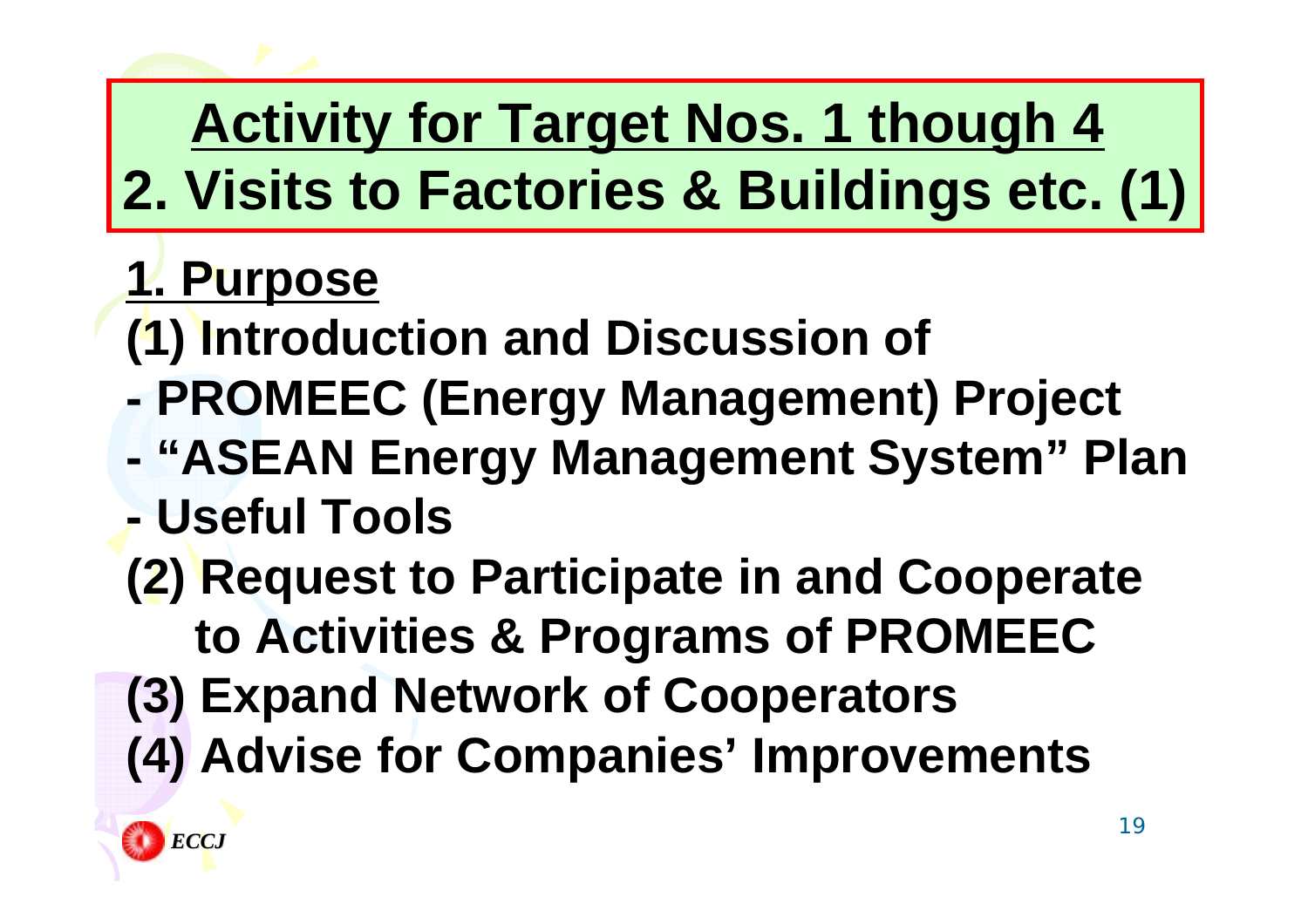# **Activity for Target Nos. 1 though 4 2. Visits to Factories & Buildings etc. (2)**

#### **2. One day Seminar-Workshop at 7 Countries Cambodia / September 12th, 2006 Lao PDR / September 15th, 2006 Vietnam / September 19th, 2006 Malaysia / November 21st, 2006 Philippines / November 24th, 2006 Brunei Darussalam / November 28th, 2006 Indonesia / December 1st, 2006**

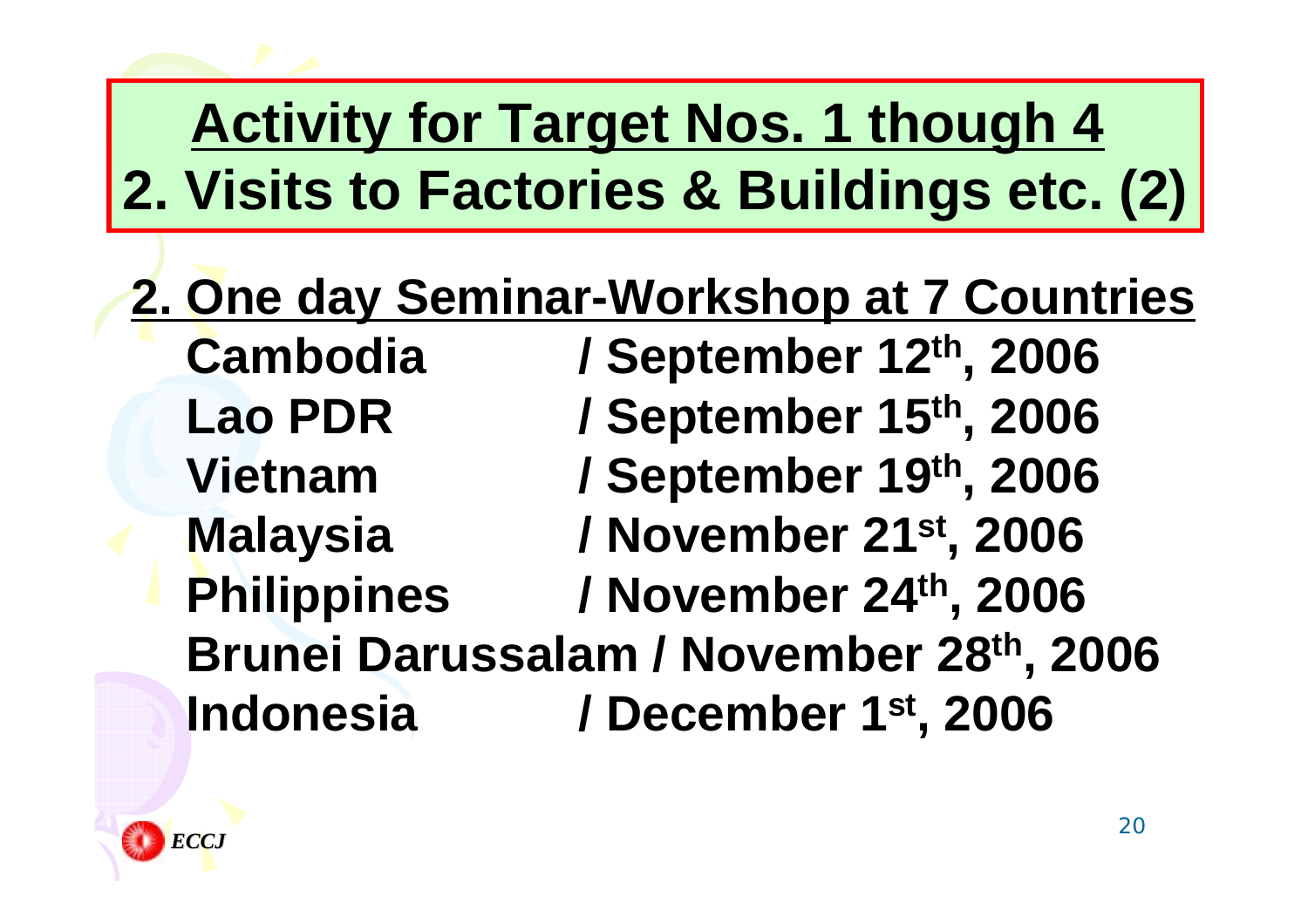# **Activity for Target Nos. 1 though 4 2. Visits to Factories & Buildings etc. (3)**

**3. Visits : 22 Factories and Buildings, etc. Factories, Buildings, Associations and Implementing Organizations, etc.**

| <b>Brunei Darussalam</b> | $\boldsymbol{3}$ | <b>Malaysia</b>    |    |
|--------------------------|------------------|--------------------|----|
| Cambodia                 |                  | <b>Philippines</b> |    |
| <b>Indonesia</b>         | 3                | <b>Vietnam</b>     |    |
| <b>Lao PDR</b>           |                  |                    |    |
|                          |                  | <b>TOTAL</b>       | 22 |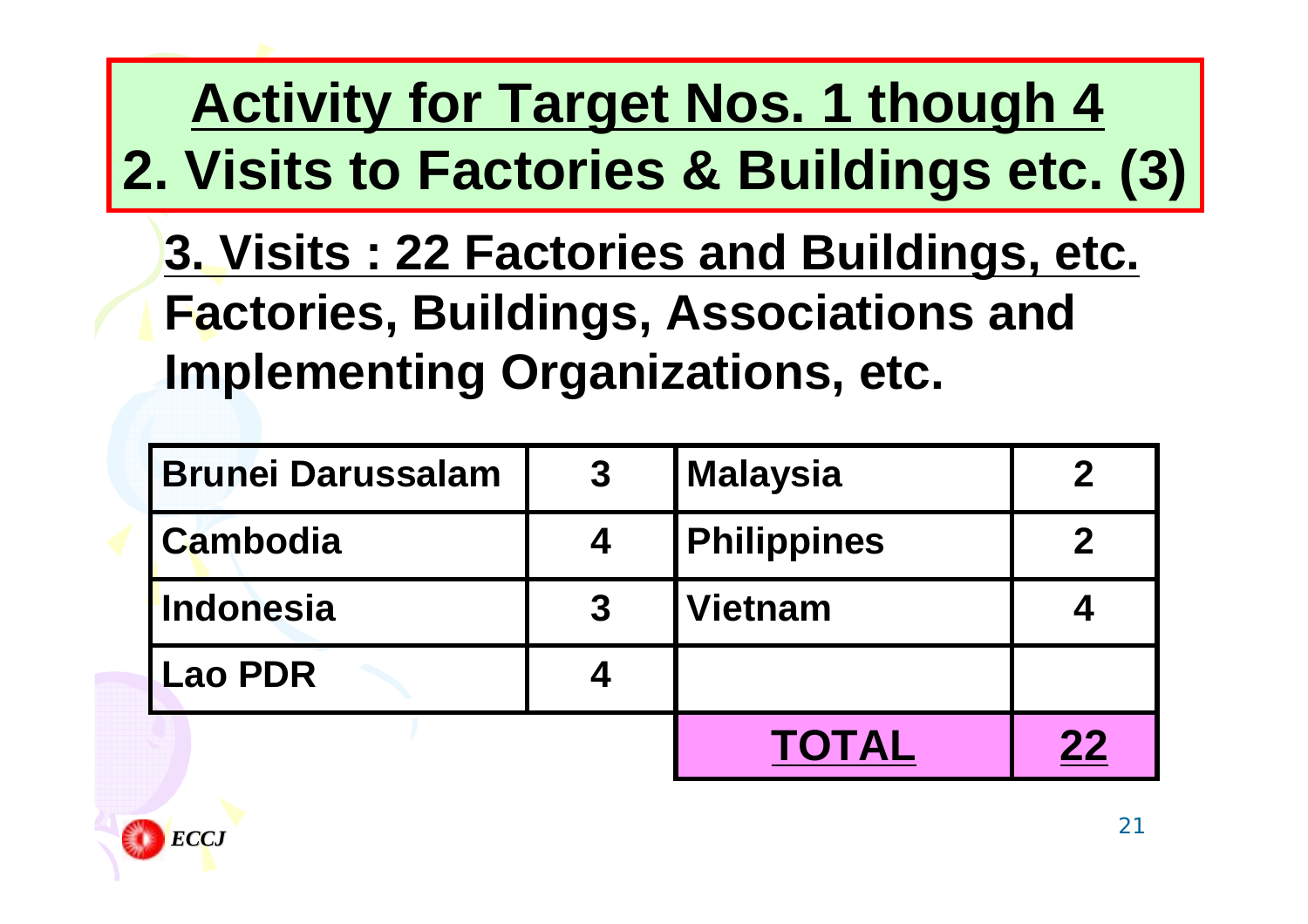# **Activity for Target Nos. 1 though 4 2. Visits to Factories & Buildings etc. (4)**

- **All The Companies / Organizations Showed :**
- **- Strong Interests in Programs & Tools**
- **- Expectation of Participation in PROMEEC and Cooperation to E.M. Programs**

| <b>Category</b>           | <b>Number</b> |                     |
|---------------------------|---------------|---------------------|
| <b>Factory</b>            | 9             | <b>Expanded</b>     |
| <b>Building</b>           | 6             | <b>Network of</b>   |
| <b>Association</b>        | 2             | <b>ASEAN</b>        |
| Gov. Organization, Others | 5             | <b>Cooperative</b>  |
| <b>TOTAL</b><br>ECCJ      | 22            | <b>Stakeholders</b> |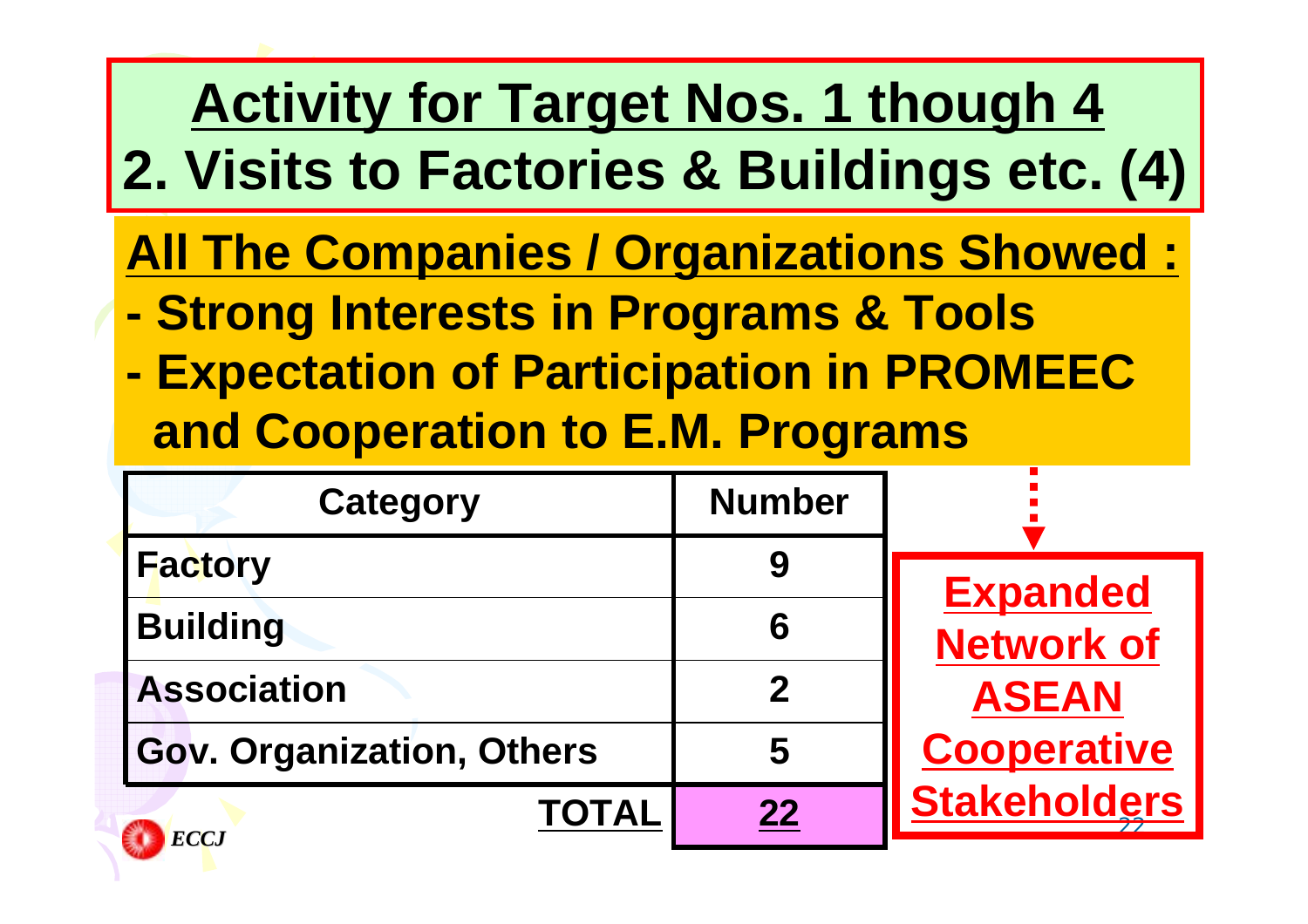# **Activity for Target Nos. 1 and 2 1st BOJ Meeting for ASEAN Award (1)**

#### **1. Purpose**

**(1) Finalization and Approval of Plan of The Award System / Schedule of The 1st Round (2) Preparation of Official Announcement (Including Preparation for Application)**

# **2. Date & Venue**

- **Date : September 20th and 21st, 2006**
- **Venue : Hanoi, Vietnam**

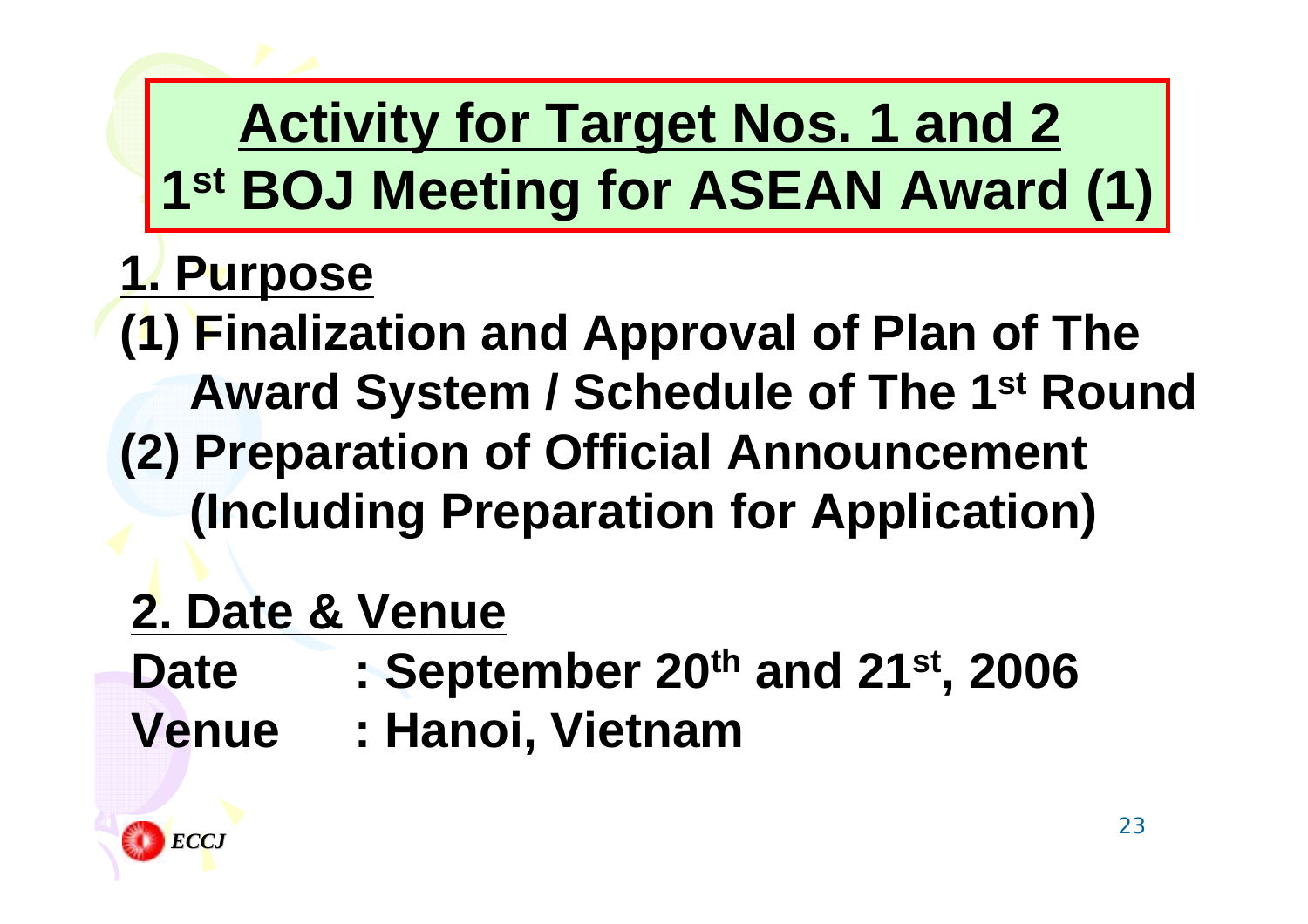# **Activity for Target Nos. 1 and 2 1st BOJ Meeting for ASEAN Award (2)**

#### **3. Participants (BOJ Members / ACE/ ECCJ) Member of BOJ (Energy Management)**

**Mr. (Dr.) Kha Sheng Tan (Brunei Darussalam) Mr. Lieng Vuthy (Cambodia)**

- **Mr. (Dr.) John A.W. Turangan (Indonesia)**
- **Mr. Khamso Khouphokham (Lao PDR) Mr. (Dr.) Zainuddin Abdul Manan (Malaysia) Mr. U Win Khaing (Myanmar)**

**Mr. Artemio P. Habitan (Philippines)**

**VCP Ms. Amaraporn Achavangkool (Thailand) Mr. Mr. Dang Hai Dung (Vietnam)**

*ECCJ*

**CP**

#### **(CP : Chairperson / VCP : Vice Chairperson)**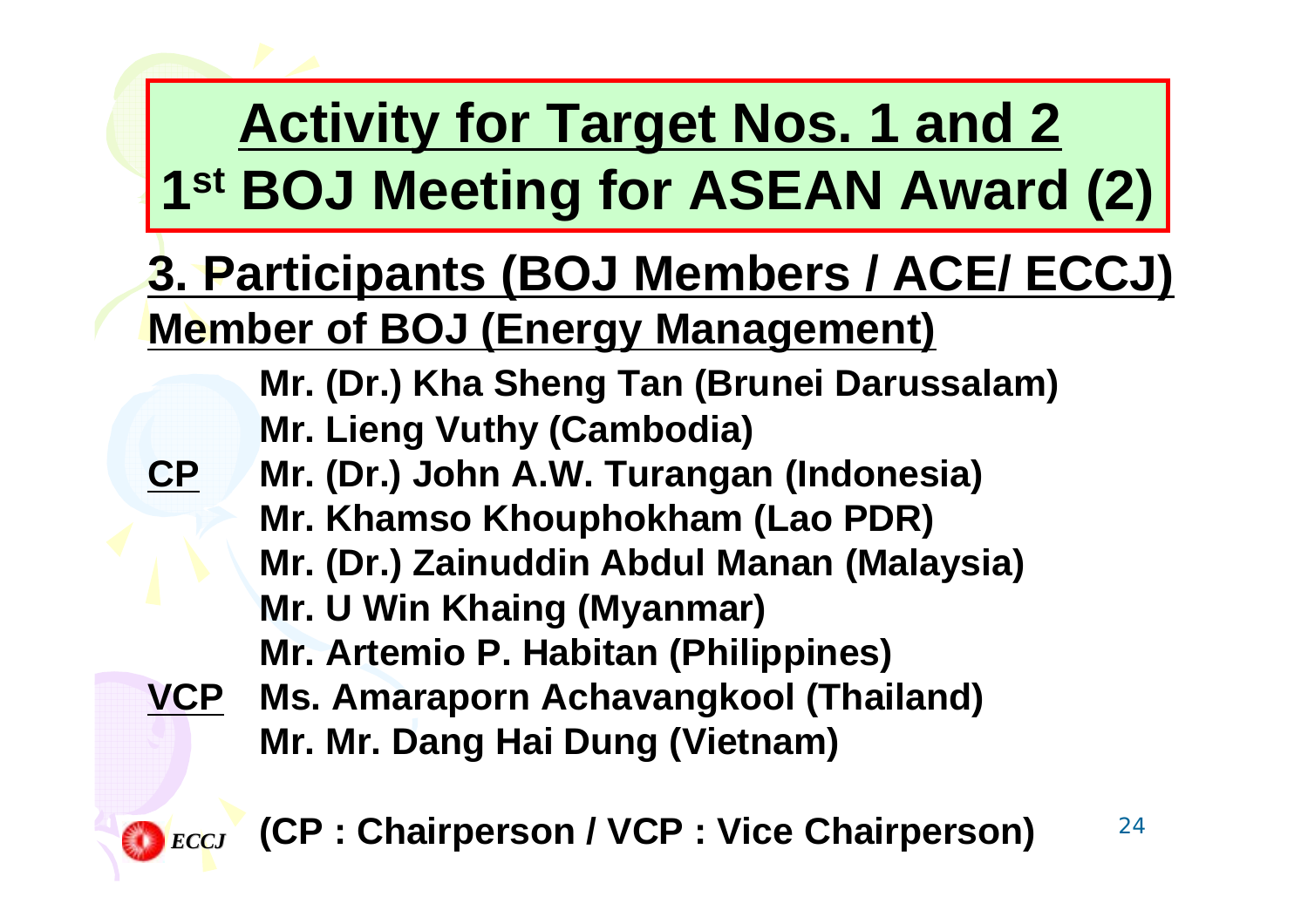# **Activity for Target Nos. 1 and 2 1st BOJ Meeting for ASEAN Award (3)**

# **3. Results**

- **3-1. Finalization and Approval of** 
	- **(1) The Implementation Plan**
	- **(2) Evaluation Guideline**
	- **(3) Application Form**
- **3-2. Confirmation of Role of BOJ Members**
- 25**3-3. Preparation for Official Announcement to Start "ASEAN Award System of Best Practices in Energy Management for Industries and Buildings**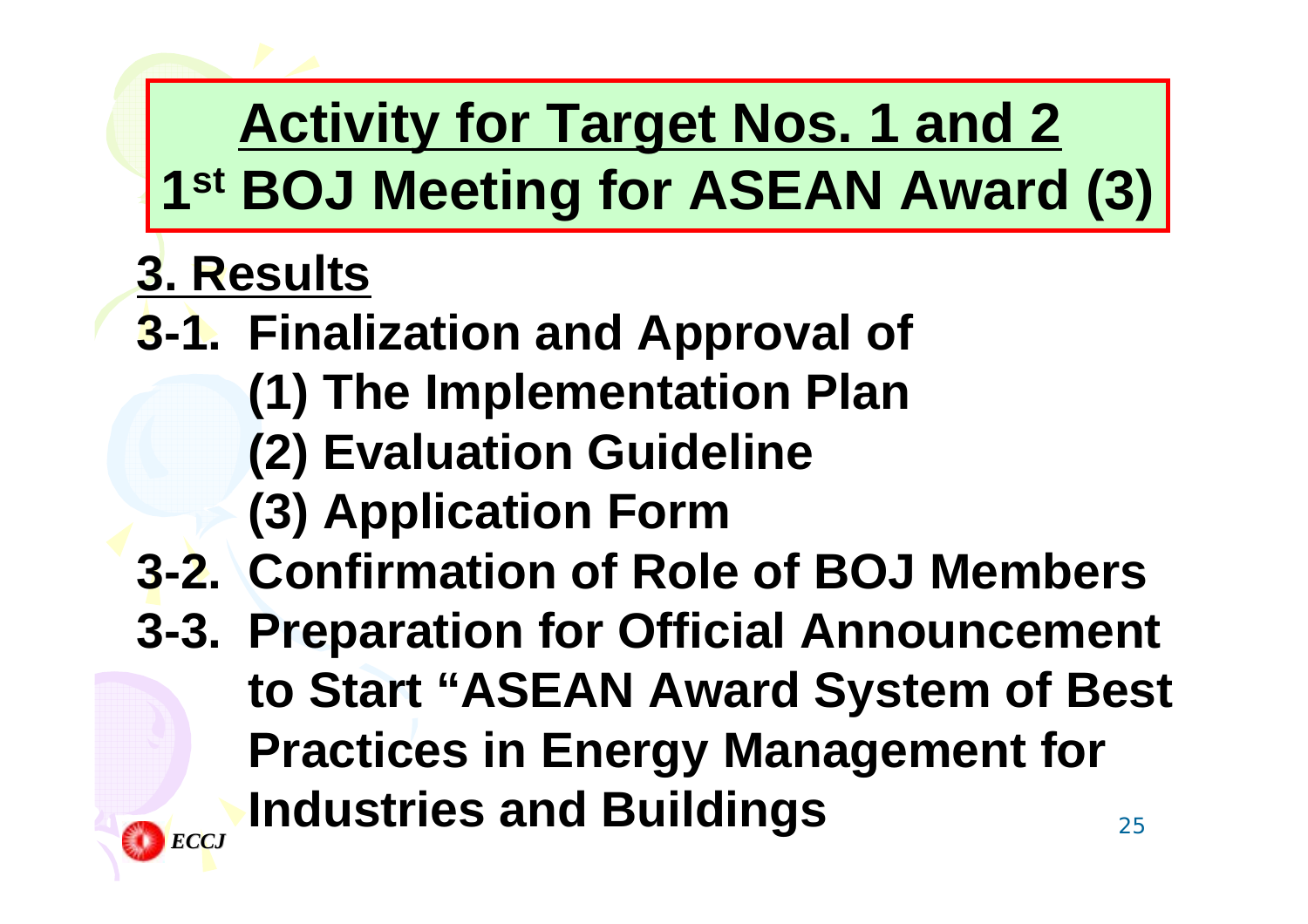**Activity for Target Nos. 1 and 2 Research Forum in Japan (1)**

**<u>Subject : Award System of Best Practices in E.M.</u> for Industries and Buildings for Industries and Buildings**

#### **Input**

**Knowledge & Information on Japanese Award System & E.M. Practice in Factory / Opinion & System & E.M. Practice in Factory / Opinion & Advice by Japanese Committee Members/Experts** 

#### **Output**

- **(1) Evaluation Guideline**
- **(2) Refined Application Form**
- **(3) Confirmation of Implementation Plan**

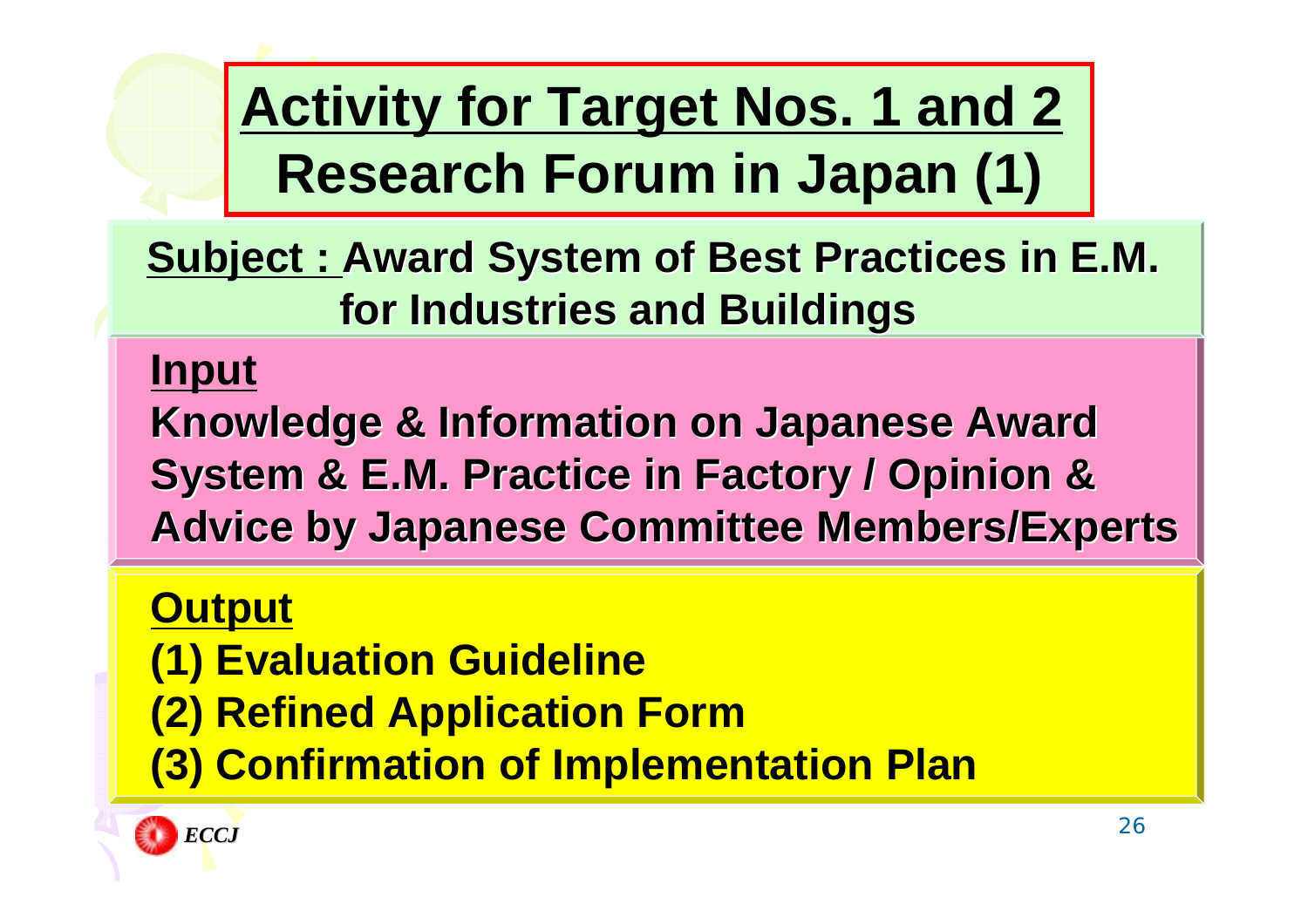# **Activity for Target Nos. 1 and 2 Research Forum in Japan (2)**

#### **Participants**

#### **1. Member of BOJ (Energy Management)**

**Mr. (Dr.) Kha Sheng Tan (Brunei Darussalam)**

**Mr. Lieng Vuthy (Cambodia)**

**Mr. (Dr.) John A.W. Turangan (Indonesia)**

**Mr. Khamso Khouphokham (Lao PDR)**

**Mr. (Dr.) Zainuddin Abdul Manan (Malaysia)**

**Mr. U Win Khaing (Myanmar)**

**Mr. Artemio P. Habitan (Philippines)**

**Ms. Amaraporn Achavangkool (Thailand)**

**Mr. Mr. Dang Hai Dung (Vietnam)**

#### **2. ASEAN Coordinator**

**Mr. Christopher Zamora (ACE)**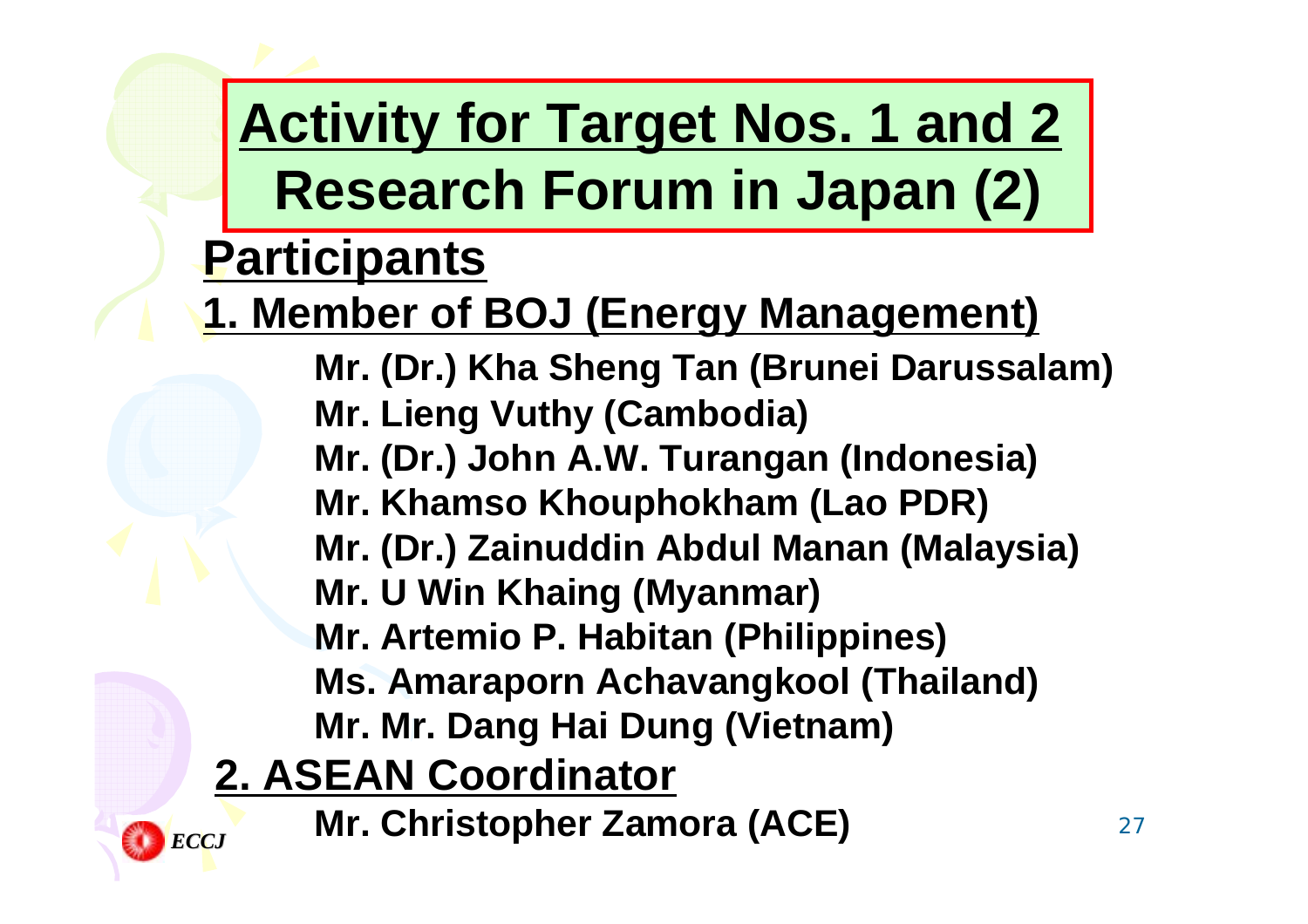# **Activity for Target Nos. 1 and 2 Research Forum in Japan (3) : Program**

| D a te                                                                               |                | A c tivities                                                                                                                                                                                                                                                                                                                                                                                                   |
|--------------------------------------------------------------------------------------|----------------|----------------------------------------------------------------------------------------------------------------------------------------------------------------------------------------------------------------------------------------------------------------------------------------------------------------------------------------------------------------------------------------------------------------|
|                                                                                      |                |                                                                                                                                                                                                                                                                                                                                                                                                                |
| December<br>12<br>(Venue :<br>$(Tue.)$ $IA M$<br>Tekkou-<br>kaikan<br># 8 0 3)       |                | 1. Opening Remarks<br>Mr. Akira Ishihara (Managing Director, ECCJ)<br>2. Photo Session<br>3. Presentation<br>3-1. Keynote Lecture<br>Mr. Kazuhiko Yoshida (General Manager, ECCJ)<br>$3 - 2$ . Lecture<br>Mr. Hisakazu Tsujim oto (General Manager, ECCJ)<br>"Award System in Japan for<br>- Excellent cases for energy conservation<br>- Factories and Buildings Excellent for Energy Management,<br>$e$ tc." |
|                                                                                      | P <sub>M</sub> | 4. Case Studies & Opinion Exchange<br>Trial Evaluation of Actual Awarded Japanese Cases<br>(Advisers from ECCJ)<br>Mr. Kazuhiko Yoshida, Mr. Hisakazu Tsujimoto<br>Mr. Fumio Ogawa, Mr. Akira Kobayashi (Technical Experts)                                                                                                                                                                                    |
| December (Wed.) AM<br>13                                                             |                | 1. Preparation for Workshop: Discussion & Opinion Exchange<br>(Adviser from ECCJ)<br>Mr. K. Yoshida and F. Ogawa                                                                                                                                                                                                                                                                                               |
|                                                                                      |                | 2 . Factory Visit : Kubota Keiyo Factory<br>P M 【E C C J : M r. K . Y o s h id a , M r . Y o s h ita k a U s h io , M r . F . O g a w a )                                                                                                                                                                                                                                                                      |
| December<br>14<br>(Venue:<br>(Thu.) <mark>AM</mark><br>Tekkou-<br>kaikan<br># 8 0 5) |                | 1. Opinion Exchange on System and Evaluation with Japanese<br>Committee Members and Experts<br>Japanese Committee Members<br>Dr. Katsuhiko Kadoguchi (Chairman from AIST <sup>*</sup> ), Mr. A. Ishihara (ECCJ)<br>and A. Kobayashi (ECCJ)<br>Advisers for ASEAN<br>Mr. K. Yoshida and Mr. F. Ogawa                                                                                                            |
|                                                                                      | P <sub>M</sub> | 2. Workshop:<br>"Development of Evaluation Guideline & Confirmation of Future Plan by All<br>Participants"<br>Chairperson - Mr. Turangan / Vice Chairperson - Ms. Amaraporn<br>ECCJ Advisers : Mr. K. Yoshida, Mr. F. Ogawa and A. Kobayashi                                                                                                                                                                   |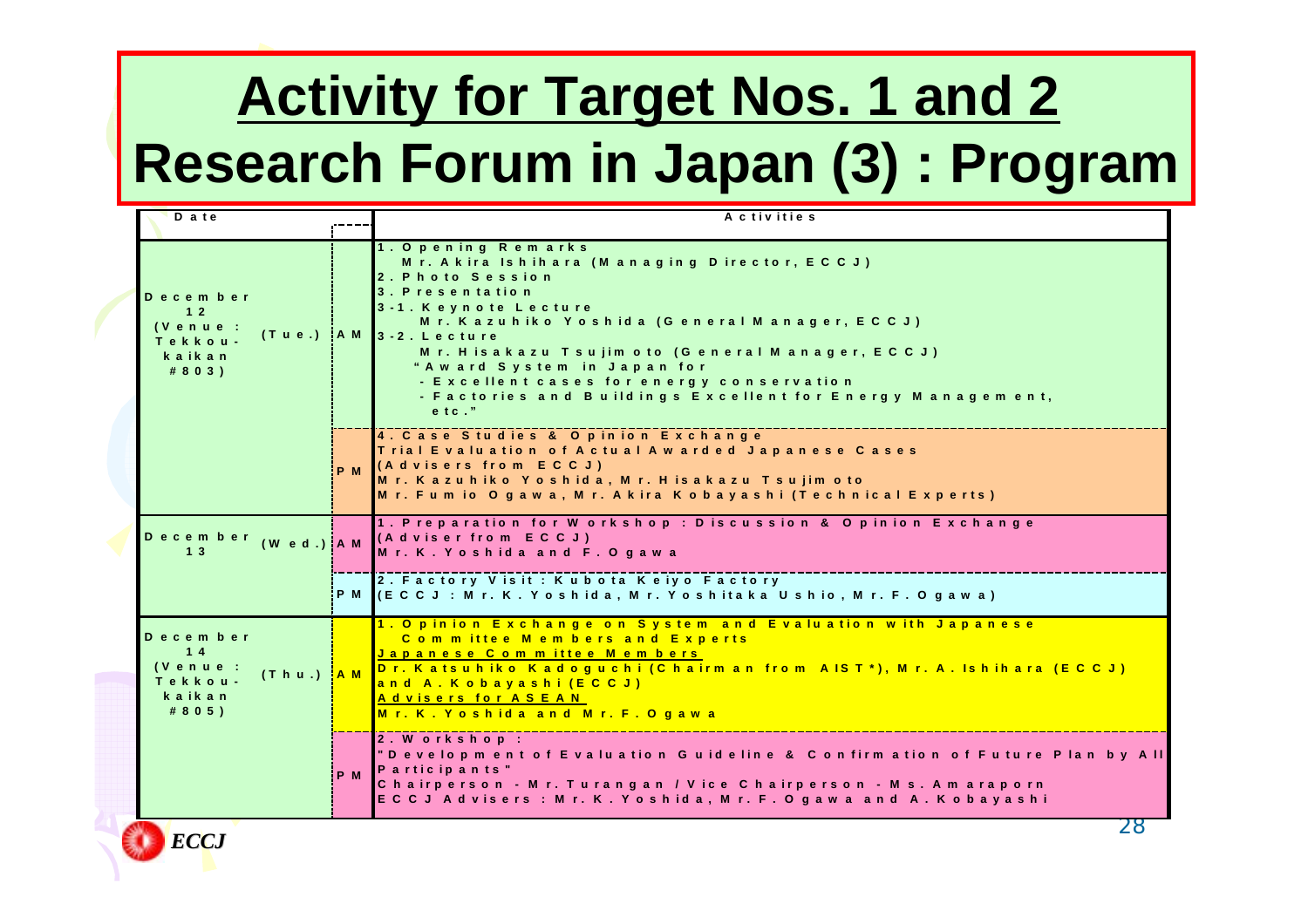# **Activity for Target Nos. 1 and 2 Research Forum in Japan (4) : Results**

- **1. Revised "Evaluation Guideline"**
- **2. Refined Application Form Friendly to**
	- **Applicants (Based on Item 1)**
- **3. Confirmed Implementation Schedule**
- **April 2007 / Selection of Max. 4 Cases\* by Each Nat. Submission to ASEAN (ACE) (\* : 2 cases for Each Sector)**
- **June 2007 / BOJ (Determination of Winners)**
- **July 2007 / Official Announcement & Ceremony**
	- **1 Winner & 2 Runner-ups for Each Secto**

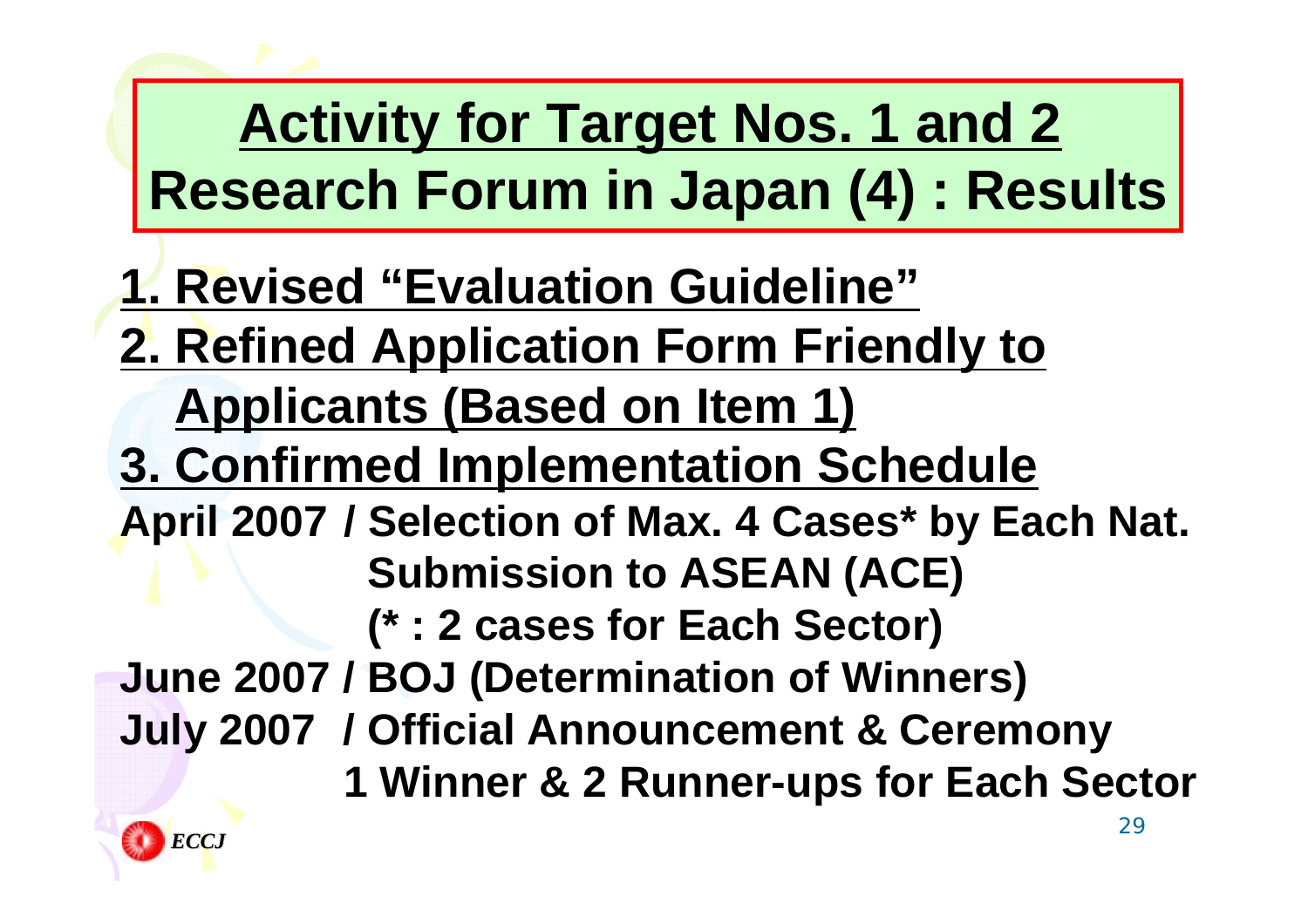## **Summary Summary Achievements in 2006 - 2007**

**Development of Tools / Functions and Start-up of Important Functions "ASEAN Energy Management System" (1) Start-up of "ASEAN Award Best Practices in Energy Management (2) Preparation of Information Systems and Tools for Energy Management (3) Expansion of Network of Cooperators among ASEAN Stakeholders**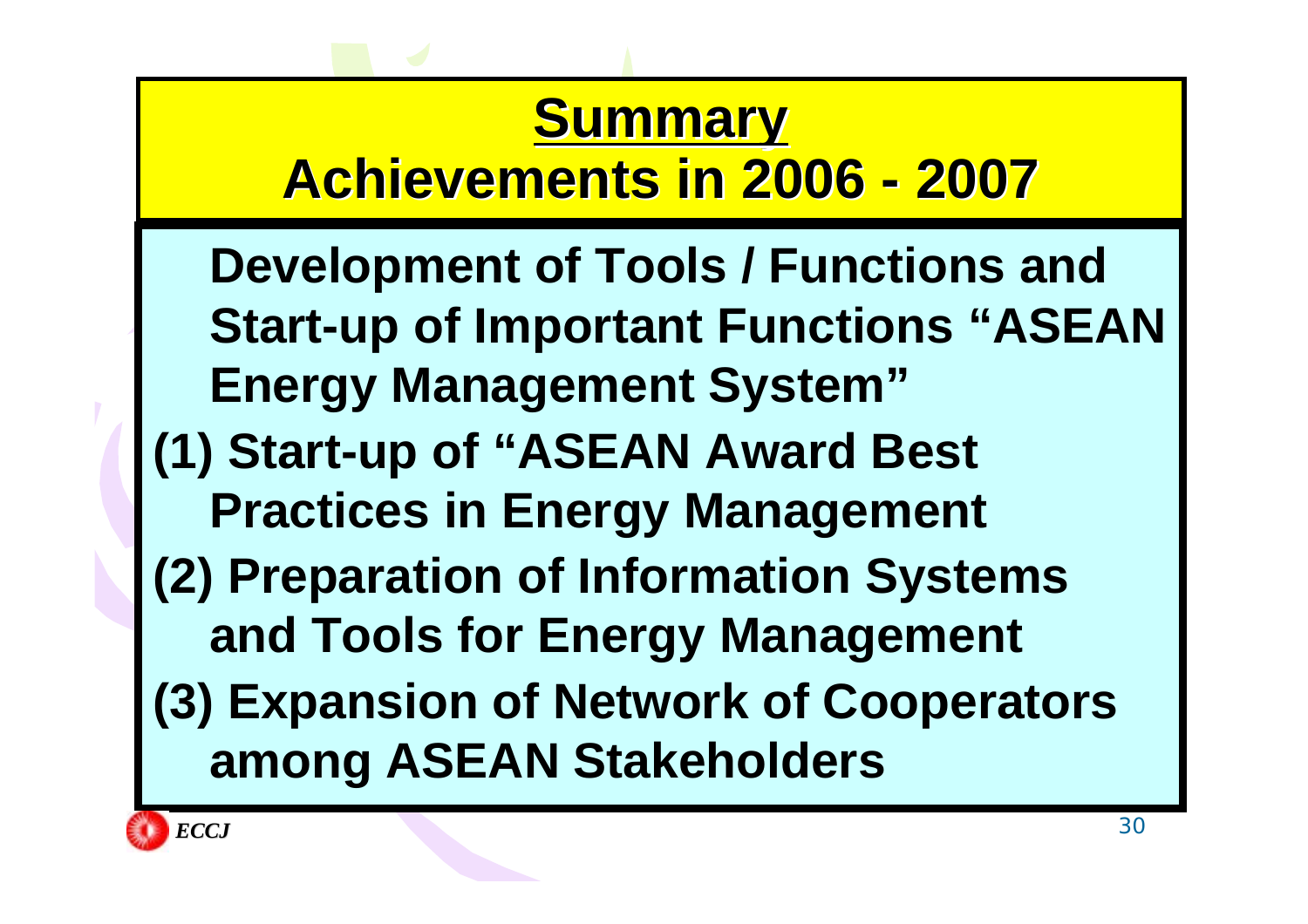# **Summary Summary**

#### **Cumulative Frequency of Visits to Organizations / Companies in 2004 - 2007**

|                                                               |   | Brunei D. Cambodia Indonesia Lao PDR Malaysia Myanmar Philippine Singapore Thailand   Vietnam   TOTAL |                |   |             |                  |    |                |                |                  |    |
|---------------------------------------------------------------|---|-------------------------------------------------------------------------------------------------------|----------------|---|-------------|------------------|----|----------------|----------------|------------------|----|
| Government<br>(Minstry / Department)                          |   |                                                                                                       | $\overline{2}$ |   | $\mathbf 2$ |                  |    |                |                | 3                | 17 |
| Governmental<br><b>Organization</b>                           |   | 3                                                                                                     | $\mathbf 2$    |   |             | 0                |    | 0              | 0              |                  | 8  |
| Implemeting<br><b>Organization</b>                            |   | 0                                                                                                     | $\overline{3}$ | 0 |             | 0                |    | 0              |                |                  | 12 |
| <b>Associations</b><br><b>Academy (University)</b>            | 0 | $\boldsymbol{\mathcal{D}}$                                                                            | 0              | 0 |             | 0                |    |                | 0              |                  |    |
| NGO / NPO                                                     |   | 0                                                                                                     |                | 0 |             | 0                | 0  | 0              | 0              | $\boldsymbol{0}$ |    |
| <b>Enterprises (Factory /</b><br><b>Building) &amp; ESCOs</b> |   | 0                                                                                                     | 4              |   | $\mathbf 2$ |                  |    | 0              | $6\phantom{a}$ | 3                | 26 |
| <b>TOTAL</b>                                                  | 4 | 6                                                                                                     | 12             | 6 | 6           | $\boldsymbol{2}$ | 10 | $\overline{2}$ | 10             | 11               |    |



**<sup>69</sup>**

**GRAND**

**TOTAL**